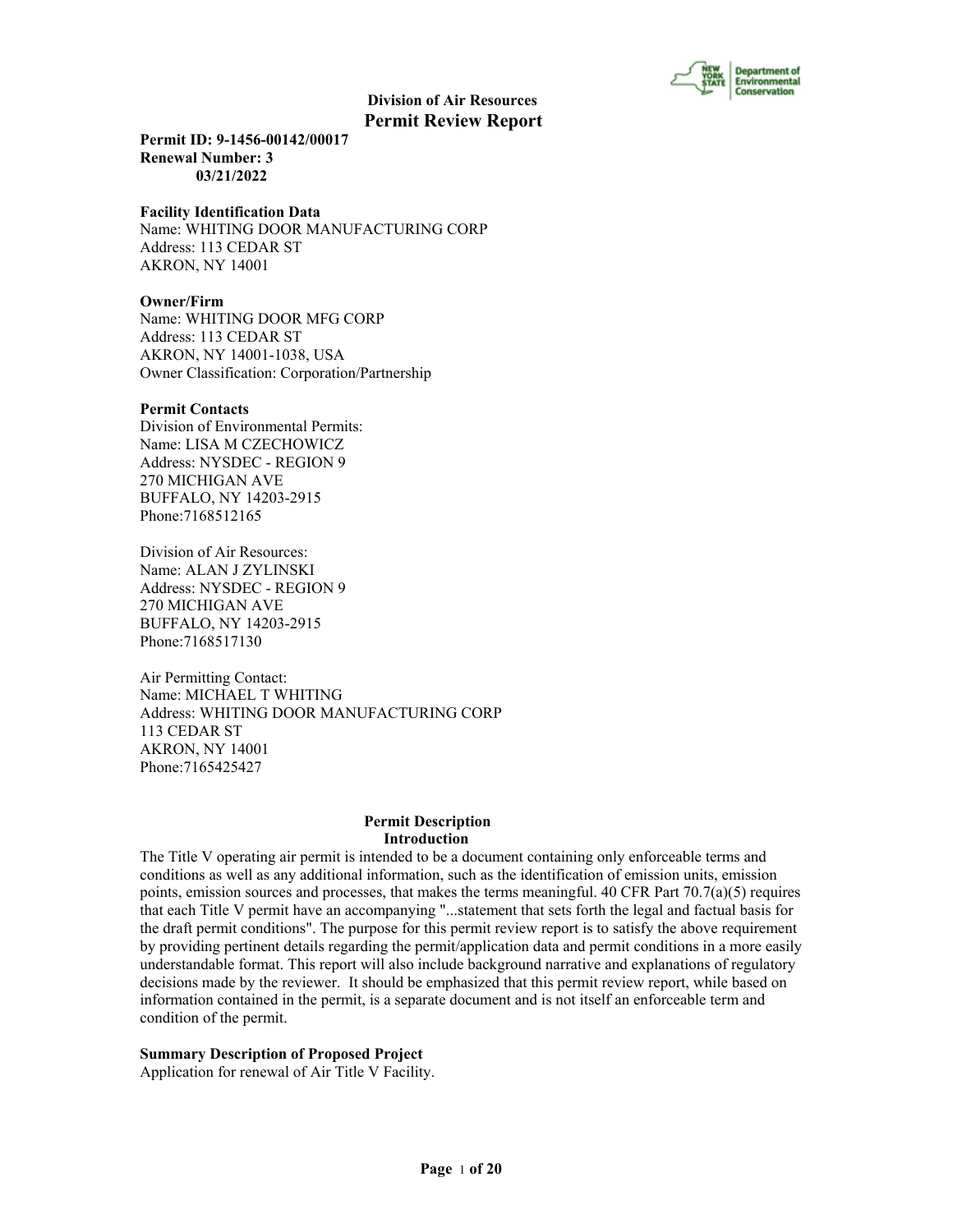

## **Permit ID: 9-1456-00142/00017 Renewal Number: 3 03/21/2022**

This application contains updated emissions information and addresses minor modifications that have occured since the date of the last renewal. These modifications include the addition of a cyclone unit for managing dust and shavings generated from the trimming/shearing of polyethylene composite panels and changes to app has been addressed under separate new emission unit referred to as U-00028.

## **Attainment Status**

WHITING DOOR MANUFACTURING CORP is located in the town of NEWSTEAD in the county of ERIE.

The attainment status for this location is provided below. (Areas classified as attainment are those that meet all ambient air quality standards for a designated criteria air pollutant.)

#### **Criteria Pollutant Attainment Status**

| Particulate Matter (PM)                            | <b>ATTAINMENT</b>              |
|----------------------------------------------------|--------------------------------|
| Particulate Matter $\leq 10\mu$ in diameter (PM10) | <b>ATTAINMENT</b>              |
| Sulfur Dioxide (SO2)                               | <b>ATTAINMENT</b>              |
| $Ozone*$                                           | <b>MARGINAL NON-ATTAINMENT</b> |
| Oxides of Nitrogen $(NOx)$ **                      | <b>ATTAINMENT</b>              |
| Carbon Monoxide (CO)                               | <b>ATTAINMENT</b>              |
|                                                    |                                |

--------------------------------------------------------------------------------------------------------------------------------

----

\* Ozone is regulated in terms of the emissions of volatile organic compounds (VOC) and/or oxides of nitrogen (NOx) which are ozone precursors.

\*\* NOx has a separate ambient air quality standard in addition to being an ozone precursor.

## **Facility Description:**

Whiting Door Manufacturing Corporation is located at 113 Cedar Street in the Village of Akron. The facility manufactures and paints roll-up doors for trucks and trailer bodies. The facility is required to have a Title V Permit due to the fact that the actual VOC emissions are greater than 50 tons per year. The facility consists of five emission units:

U-00023 - one E-Coat surface coating system consisting of one dip tank, one drying oven and a fluid clean system. Paint is electrostatically deposited on metal parts in the dip tank.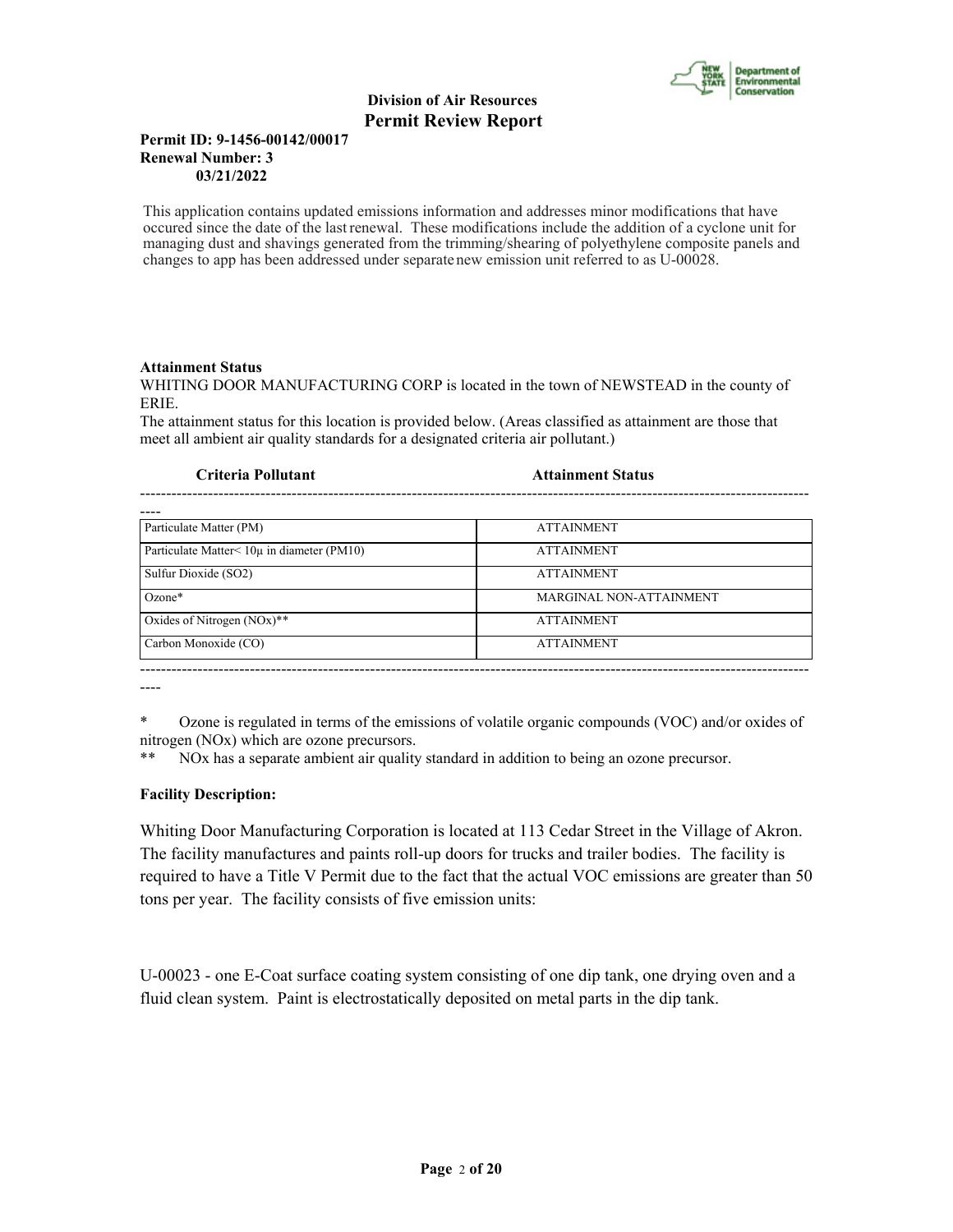

# **Permit ID: 9-1456-00142/00017 Renewal Number: 3 03/21/2022**

U-00025 - two primer application booths (Paint Room and Saw Room) where primers are spray applied to wooden doors with metal hardware and dried in an infrared, catalytic heated air flow drying unit. Each primer application booth is equipped with a fabric filter for particulate control.

U-00026 - a painting application system comprised of a primer application booth, a primer drying oven, and an enamel application booth. Primers are spray applied to wooden doors with metal hardware and dried in an infrared, catalytic heated air flow drying unit. Enamels and top coats are spray applied to wooden doors with metal hardware. The enamels are air-dried. Each application booth is equipped with a fabric filter for particulate control.

U-00027 - one enamel paint application booth where top coats are spray applied to wooden doors with metal hardware. The enamels are air-dried. The paint application booth is equipped with a fabric filter for particulate control.

U-00028 - a cyclone system used for managing dust and shavings from the trimming/shearing of polyethylene composite panels. Exhaust air from the cyclone is conveyed to a baghouse for particulate removal prior to being discharged to the atmosphere.

This renewal permit incorporates the requirements of the Air State Facility (ASF) Permit issued to Whiting Door Manufacturing Corporation on April 15, 1999. The ASF Permit allowed for the construction and operation of emission unit U-00026 and limited VOC emissions from that new emission unit to less than 39 tons during any consecutive 12 month period. The 39 ton VOC limit caps emissions from emission unit U-00026 below the applicability threshold of 6 NYCRR Part 231-2 New Source Review in Nonattainment Areas. The VOC emission cap continues in force under this Title V permit.

The facility is subject to the VOC coating content requirements of 6 NYCRR Part 228. Emission unit U-00023 is subject to the compliant coating requirements for miscellaneous metal parts extreme performance coatings - in 6 NYCRR Part 228-1.4(b) (Table B4). Emissions units U-00025, U-00026 and U-20007 are subject to the compliant coating requirements for wood coating lines topcoats and sealers - in 6 NYCRR Part 228-1.4(c) (Table C2).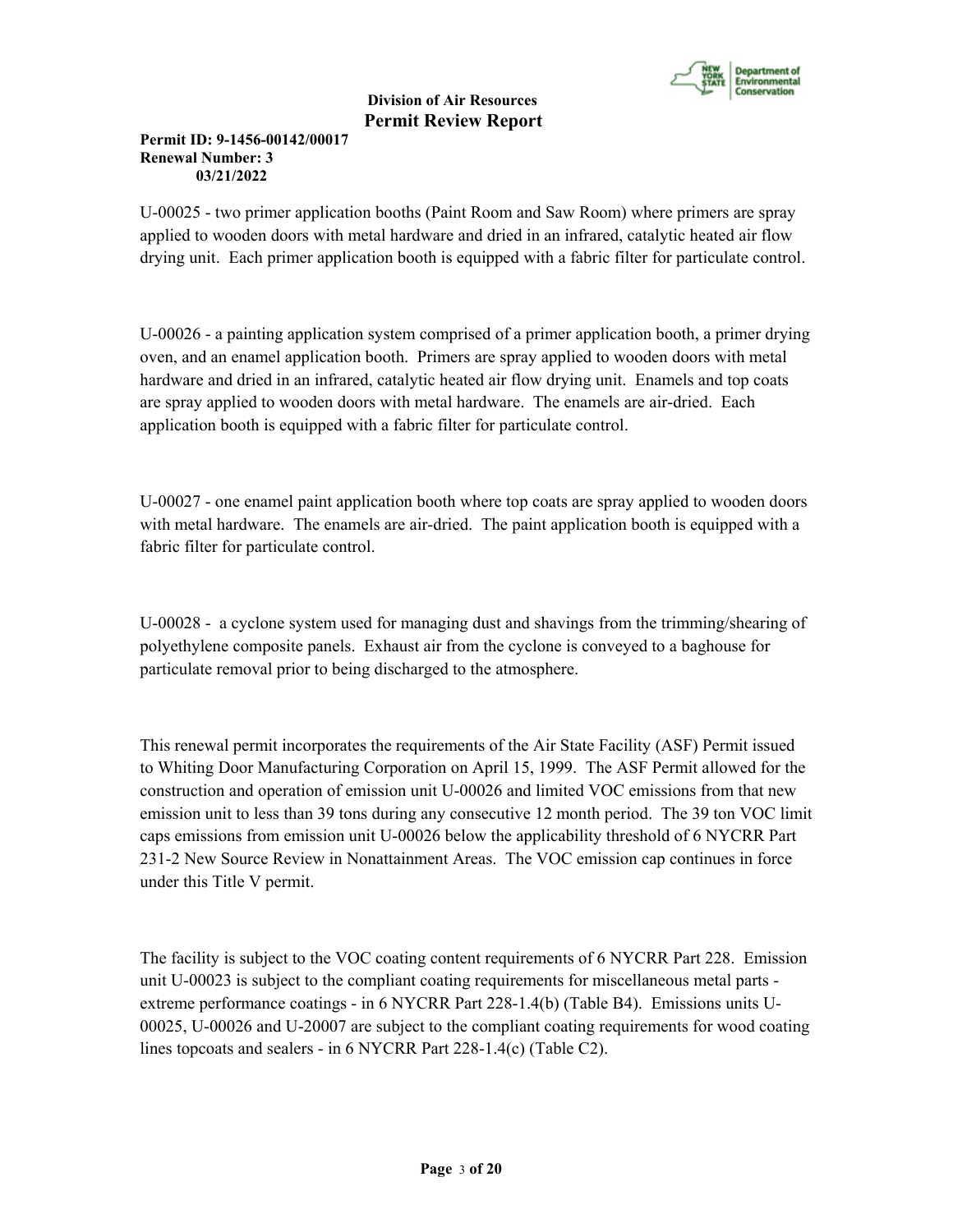

## **Permit ID: 9-1456-00142/00017 Renewal Number: 3 03/21/2022**

The facility is also subject to the opacity limit of 6 NYCRR Part 212-2.4(b).

The facility also operates several sources which are considered to be either trivial or exempt according to 6 NYCRR Part 201-3 including combustion, woodworking (with appropriate air pollution control devices), metalworking, welding and foam processes and an emergency dieselpowered generator. The generator is subject to 40 CFR 63 Subpart ZZZZ.

#### **Permit Structure and Description of Operations**

The Title V permit for WHITING DOOR MANUFACTURING CORP

 is structured in terms of the following hierarchy: facility, emission unit, emission point, emission source and process. A facility is defined as all emission sources located at one or more adjacent or contiguous properties owned or operated by the same person or persons under common control. The facility is subdivided into one or more emission units (EU). Emission units are defined as any part or activity of a stationary facility that emits or has the potential to emit any federal or state regulated air pollutant. An emission unit is represented as a grouping of processes (defined as any activity involving one or more emission sources (ES) that emits or has the potential to emit any federal or state regulated air pollutant). An emission source is defined as any apparatus, contrivance or machine capable of causing emissions of any air contaminant to the outdoor atmosphere, including any appurtenant exhaust system or air cleaning device. [NOTE: Indirect sources of air contamination as defined in 6 NYCRR Part 203 (i.e. parking lots) are excluded from this definition]. The applicant is required to identify the principal piece of equipment (i.e., emission source) that directly results in or controls the emission of federal or state regulated air pollutants from an activity (i.e., process). Emission sources are categorized by the following types: combustion - devices which burn fuel to generate heat, steam or power

incinerator - devices which burn waste material for disposal

control - emission control devices

process - any device or contrivance which may emit air contaminants that is not included in the above categories.

WHITING DOOR MANUFACTURING CORP is defined by the following emission unit(s):

Emission unit U00023 - This emission unit consists of an e-coat surface coating operation consisting of a dip tank, a drying oven and a fluid clean system. The emission points are located in buildings I and J of the Cedar Street Facility.

Emission unit U00023 is associated with the following emission points (EP): 00012, 00017

Process: 231 is located at BUILDING J, Building CEDAR - This process consists of a coating system where parts are passed by conveyor through a dip tank where paint is electrostatically deposited on the parts. The conveyor then transfers the parts to a curing oven where the paint is dried.

Process: 234 is located at BUILDING I, Building CEDAR - Fluid Clean System.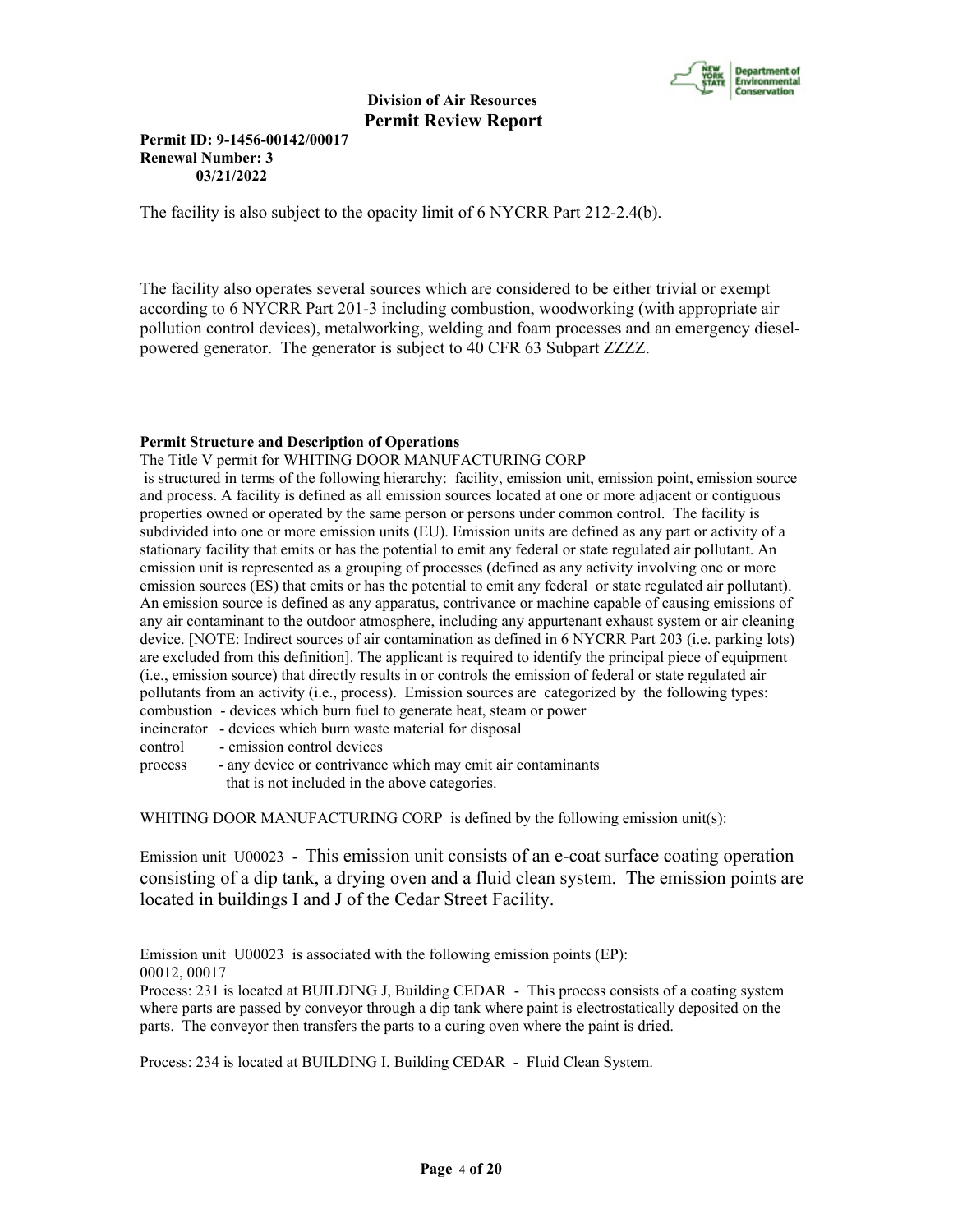

## **Permit ID: 9-1456-00142/00017 Renewal Number: 3 03/21/2022**

Emission unit U00025 - This emission unit consists of two primer application booths, specifically the paint room primer booth (EP-01) and the saw room primer booth (EP-07), and one primer dryer (EP-08).

Emission unit U00025 is associated with the following emission points (EP): 00001, 00007, 0008A, 0008B Process: 251 is located at BUILDING F, Building CEDAR - This process is a primer application system consisting of a coating booth where primers are spray applied to wooden doors with metal hardware and dried in an infrared, catalytic heated air flow drying unit.

Process: 252 is located at BUILDING E, Building CEDAR - This process is a primer application system consisting of a coating booth where primers are spray applied to wooden doors with metal hardware.

Emission unit U00026 - This emission unit consists of a painting system comprised of a primer application booth (EP-13), a primer drying oven (EP-14), and an enamel application booth (EP-15).

Emission unit U00026 is associated with the following emission points (EP): 00013, 00014, 00015

Process: 261 is located at BUILDING O, Building CEDAR - This process is a primer application system consisting of a coating booth where primers are applied to wooden doors with metal hardware and dried in an infrared, catalytic heated air flow drying unit.

Process: 262 is located at BUILDING O, Building CEDAR - This process is an enamel application system consisting of a coating booth where enamels/top coats are applied to wooden doors with metal hardware.

Emission unit U00027 - This emission unit consists of one enamel application booth, specifically the paint room enamel booth (EP-02).

Emission unit U00027 is associated with the following emission points (EP): 00002

Process: 271 is located at BUILDING F, Building CEDAR - This unit consists of a coating booth at which enamel top-coats are spray applied to wooden doors with metal hardware.

Emission unit U00028 - This emission unit consists of a cyclone system used to manage dust and shavings from the trimming/shearing of polyethylene composite panels.

Emission unit U00028 is associated with the following emission points (EP): 00018

Process: 281 is located at Building CEDAR - This process consists of a cyclone system that is used for managing dust and shavings from the trimming/shearing of polyethylene composite panels.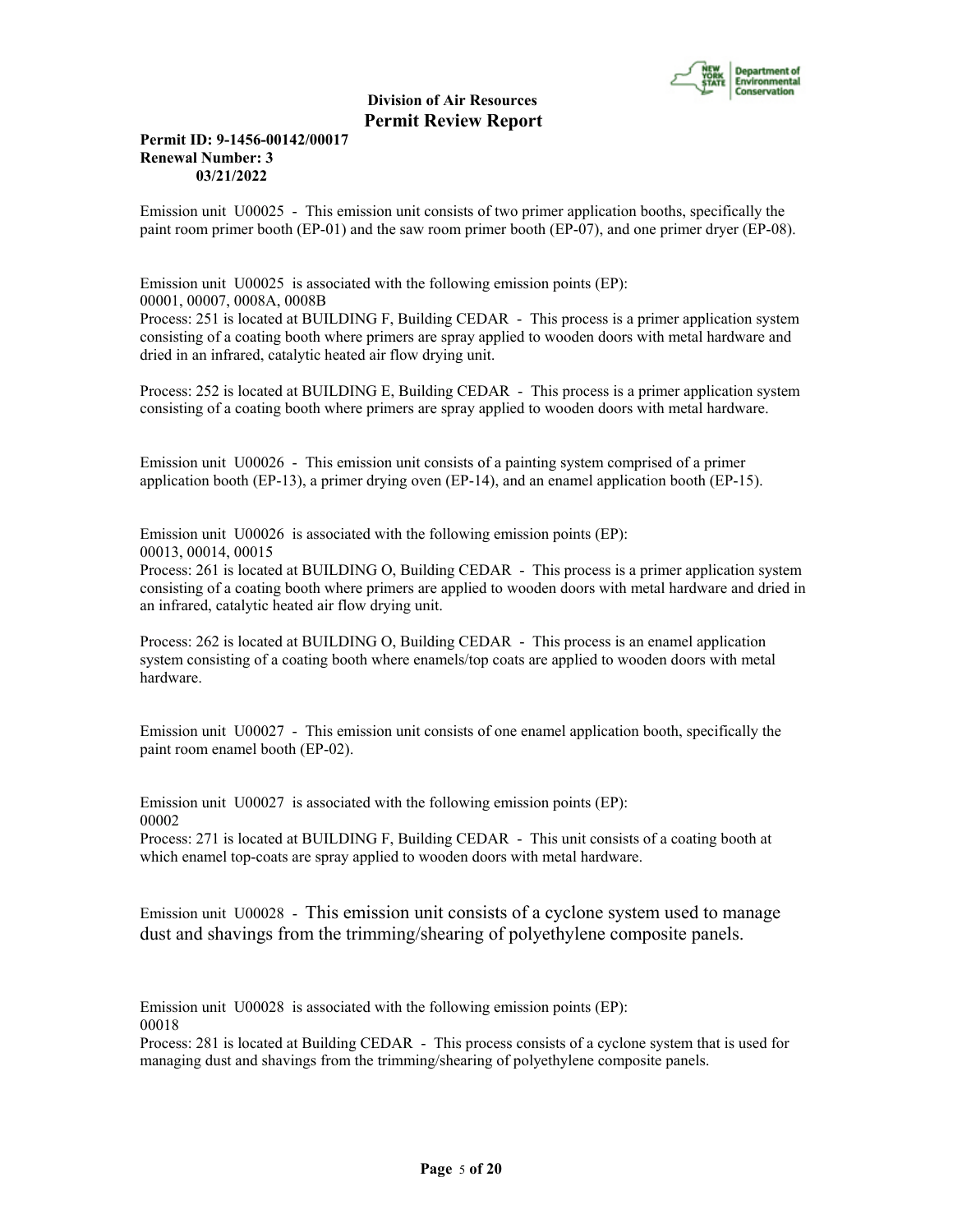

**Permit ID: 9-1456-00142/00017 Renewal Number: 3 03/21/2022**

## **Title V/Major Source Status**

WHITING DOOR MANUFACTURING CORP is subject to Title V requirements. This determination is based on the following information:

Due to the fact that Whiting Door Manufacturing Corp's actual VOC emissions are greater than 50 tons per year, it is considered a major source.

## **Program Applicability**

The following chart summarizes the applicability of WHITING DOOR MANUFACTURING CORP with regards to the principal air pollution regulatory programs:

| Regulatory Program |  |
|--------------------|--|
|                    |  |
|                    |  |

| NO.<br>NO. |
|------------|
|            |
|            |
| NO.        |
| <b>YES</b> |
| NO.        |
| NO.        |
| <b>YES</b> |
| NO.        |
| <b>YES</b> |
| <b>YES</b> |
|            |

NOTES:

PSD Prevention of Significant Deterioration (40 CFR 52, 6 NYCRR 231-7, 231-8) requirements which pertain to major stationary sources located in areas which are in attainment of National Ambient Air Quality Standards (NAAQS) for specified pollutants.

NSR New Source Review (6 NYCRR 231-5, 231-6) - requirements which pertain to major stationary sources located in areas which are in non-attainment of National Ambient Air Quality Standards (NAAQS) for specified pollutants.

NESHAP National Emission Standards for Hazardous Air Pollutants (40 CFR 61, 6 NYCRR 200.10) contaminant and source specific emission standards established prior to the Clean Air Act Amendments of 1990 (CAAA) which were developed for 9 air contaminants (inorganic arsenic, radon, benzene, vinyl chloride, asbestos, mercury, beryllium, radionuclides, and volatile HAP's).

MACT Maximum Achievable Control Technology (40 CFR 63, 6 NYCRR 200.10) - contaminant and source specific emission standards established by the 1990 CAAA. Under Section 112 of the CAAA, the US EPA is required to develop and promulgate emissions standards for new and existing sources. The standards are to be based on the best demonstrated control technology and practices in the regulated industry, otherwise known as MACT. The corresponding regulations apply to specific source types and contaminants.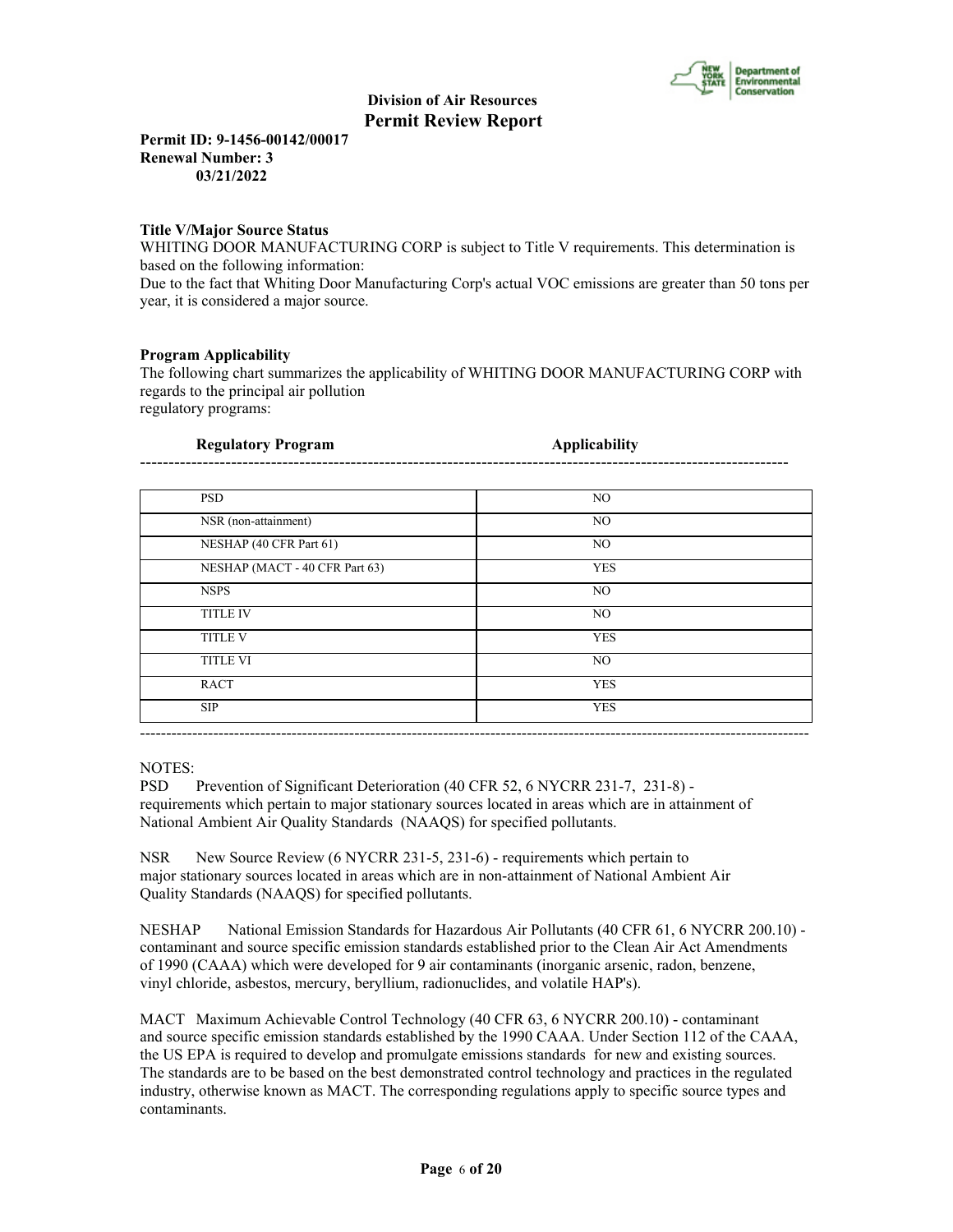

## **Permit ID: 9-1456-00142/00017 Renewal Number: 3 03/21/2022**

NSPS New Source Performance Standards (40 CFR 60, 6 NYCRR 200.10) - standards of performance for specific stationary source categories developed by the US EPA under Section 111 of the CAAA. The standards apply only to those stationary sources which have been constructed or modified after the regulations have been proposed by publication in the Federal Register and only to the specific contaminant(s) listed in the regulation.

Title IV Acid Rain Control Program (40 CFR 72 thru 78, 6 NYCRR 201-6) - regulations which mandate the implementation of the acid rain control program for large stationary combustion facilities.

Title VI Stratospheric Ozone Protection (40 CFR 82, Subpart A thru G, 6 NYCRR 200.10) federal requirements that apply to sources which use a minimum quantity of CFC's (chlorofluorocarbons), HCFC's (hydrofluorocarbons) or other ozone depleting substances or regulated substitute substances in equipment such as air conditioners, refrigeration equipment or motor vehicle air conditioners or appliances.

RACT Reasonably Available Control Technology (6 NYCRR Parts 212-3, 220-1.6, 220-1.7, 220-2.3, 220-2.4, 226, 227-2, 228, 229, 230, 233, 234, 235, 236) - the lowest emission limit that a specific source is capable of meeting by application of control technology that is reasonably available, considering technological and economic feasibility. RACT is a control strategy used to limit emissions of VOC's and NOx for the purpose of attaining the air quality standard for ozone. The term as it is used in the above table refers to those state air pollution control regulations which specifically regulate VOC and NOx emissions.

SIP State Implementation Plan (40 CFR 52, Subpart HH, 6 NYCRR 200.10) - as per the CAAA, all states are empowered and required to devise the specific combination of controls that, when implemented, will bring about attainment of ambient air quality standards established by the federal government and the individual state. This specific combination of measures is referred to as the SIP. The term here refers to those state regulations that are approved to be included in the SIP and thus are considered federally enforceable.

## **Compliance Status**

Facility is in compliance with all requirements.

#### **SIC Codes**

SIC or Standard Industrial Classification code is an industrial code developed by the federal Office of Management and Budget for use, among other things, in the classification of establishments by the type of activity in which they are engaged. Each operating establishment is assigned an industry code on the basis of its primary activity, which is determined by its principal product or group of products produced or distributed, or services rendered. Larger facilities typically have more than one SIC code.

#### **SIC Code Description**

| 3442 | METAL DOORS, SASH, AND TRIM |  |                                   |
|------|-----------------------------|--|-----------------------------------|
| 3714 |                             |  | MOTOR VEHICLE PARTS & ACCESSORIES |

#### **SCC Codes**

SCC or Source Classification Code is a code developed and used'' by the USEPA to categorize processes which result in air emissions for the purpose of assessing emission factor information.Each SCC represents a unique process or function within a source category logically associated with a point of air pollution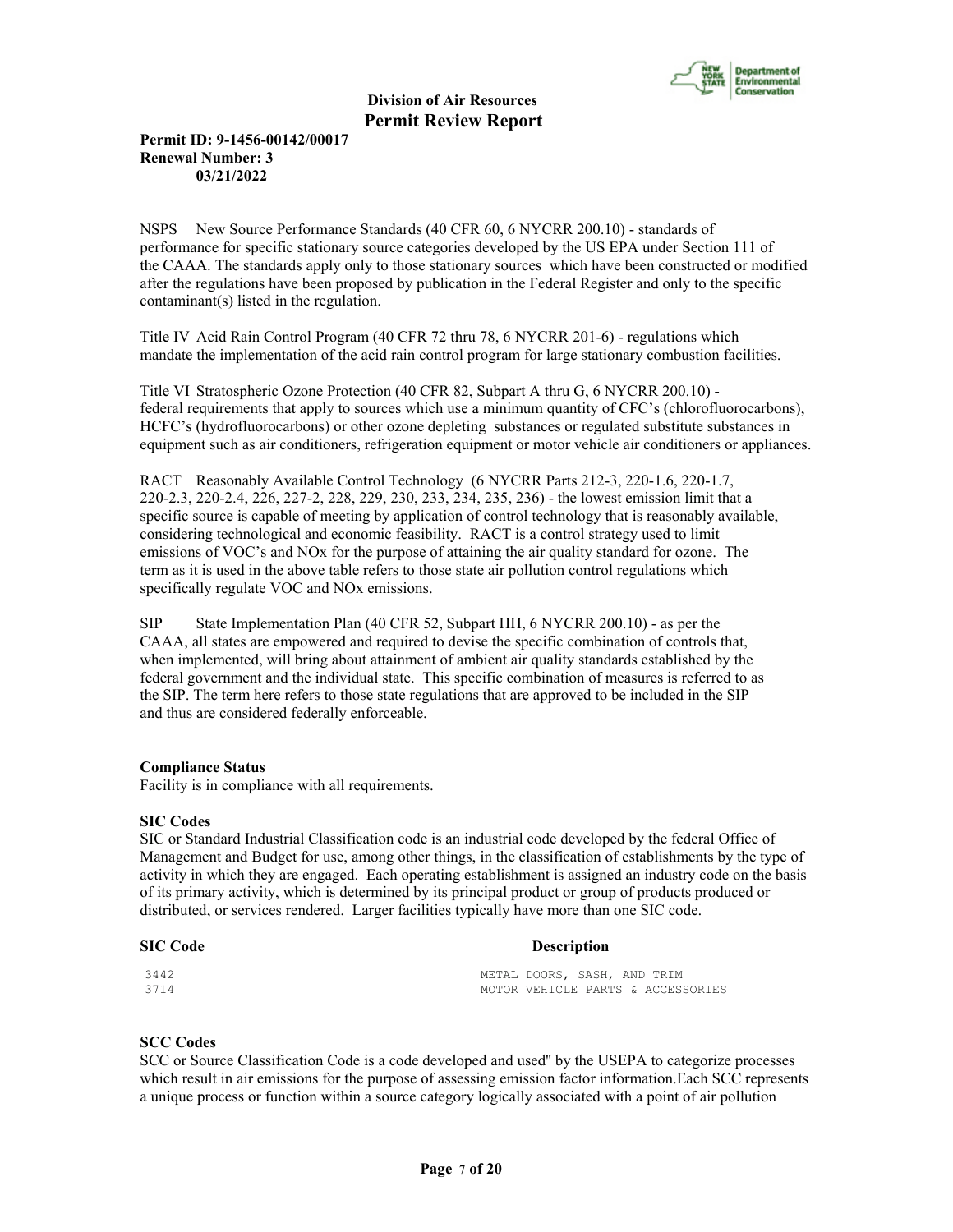

## **Permit ID: 9-1456-00142/00017 Renewal Number: 3 03/21/2022**

emissions. Any operation that causes air pollution can be represented by one or more SCC's.

| <b>SCC Code</b>     | <b>Description</b>                         |
|---------------------|--------------------------------------------|
| $3 - 07 - 008 - 05$ | PULP & PAPER AND WOOD PRODUCTS             |
|                     | PULP & PAPER & WOOD - SAWMILL OPERATIONS   |
|                     | Planning/Trimming: Cyclone Exhaust         |
| $4 - 02 - 005 - 01$ | SURFACE COATING OPERATIONS                 |
|                     | SURFACE COATING APPLICATION - GENERAL      |
|                     | Enamel                                     |
| $4 - 02 - 005 - 10$ | SURFACE COATING OPERATIONS                 |
|                     | SURFACE COATING APPLICATION - GENERAL      |
|                     | Enamel                                     |
| $4 - 02 - 006 - 01$ | SURFACE COATING OPERATIONS                 |
|                     | SURFACE COATING APPLICATION - GENERAL      |
|                     | Primer                                     |
| $4 - 02 - 014 - 01$ | SURFACE COATING OPERATIONS                 |
|                     | SURFACE COATING OPERATIONS - LARGE         |
|                     | <b>APPLIANCES</b>                          |
|                     | Prime Coating Operation                    |
| $4 - 02 - 014 - 32$ | SURFACE COATING OPERATIONS                 |
|                     | SURFACE COATING OPERATIONS - LARGE         |
|                     | APPLIANCES                                 |
|                     | Prime Air Spray                            |
| $4 - 02 - 014 - 38$ | SURFACE COATING OPERATIONS                 |
|                     | SURFACE COATING OPERATIONS - LARGE         |
|                     | APPLIANCES                                 |
|                     | Top Electrostatic Spray                    |
| $4 - 02 - 025 - 02$ | SURFACE COATING OPERATIONS                 |
|                     | SURFACE COATING OPERATIONS - MISCELLANEOUS |
|                     | METAL PARTS                                |
|                     | Cleaning/Pretreatment                      |

#### **Facility Emissions Summary**

In the following table, the CAS No. or Chemical Abstract Service code is an identifier assigned to every chemical compound. [NOTE: Certain CAS No.'s contain a 'NY' designation within them. These are not true CAS No.'s but rather an identification which has been developed by the department to identify groups of contaminants which ordinary CAS No.'s do not do. As an example, volatile organic compounds or VOC's are identified collectively by the NY CAS No. 0NY998-00-0.] The PTE refers to the Potential to Emit. This is defined as the maximum capacity of a facility or air contaminant source to emit any air contaminant under its physical and operational design. Any physical or operational limitation on the capacity of the facility or air contamination source to emit any air contaminant , including air pollution control equipment and/or restrictions on the hours of operation, or on the type or amount or material combusted, stored, or processed, shall be treated as part of the design only if the limitation is contained in federally enforceable permit conditions. The PTE for each contaminant that is displayed represents the facility-wide PTE in tons per year (tpy) or pounds per year (lbs/yr). In some instances the PTE represents a federally enforceable emissions cap or limitation for that contaminant. The term 'HAP' refers to any of the hazardous air pollutants listed in section 112(b) of the Clean Air Act Amendments of 1990. Total emissions of all hazardous air pollutants are listed under the special NY CAS No. 0NY100-00-0. In addition, each individual hazardous air pollutant is also listed under its own specific CAS No. and is identified in the list below by the (HAP) designation.

| Cas No. | Contaminant PTE lbs/vr                    |  | <b>PTE</b> tons/yr Actual lbs/yr Actual tons/yr |  |
|---------|-------------------------------------------|--|-------------------------------------------------|--|
|         | 000106-99-0 1,3-BUTADIENE 0.4             |  | 0.001                                           |  |
|         | 000108-10-1 2-PENTANONE, 8685<br>4-METHYL |  | 3762                                            |  |
|         | 000075-07-0 ACETALDEHYDE 6                |  | 0.02                                            |  |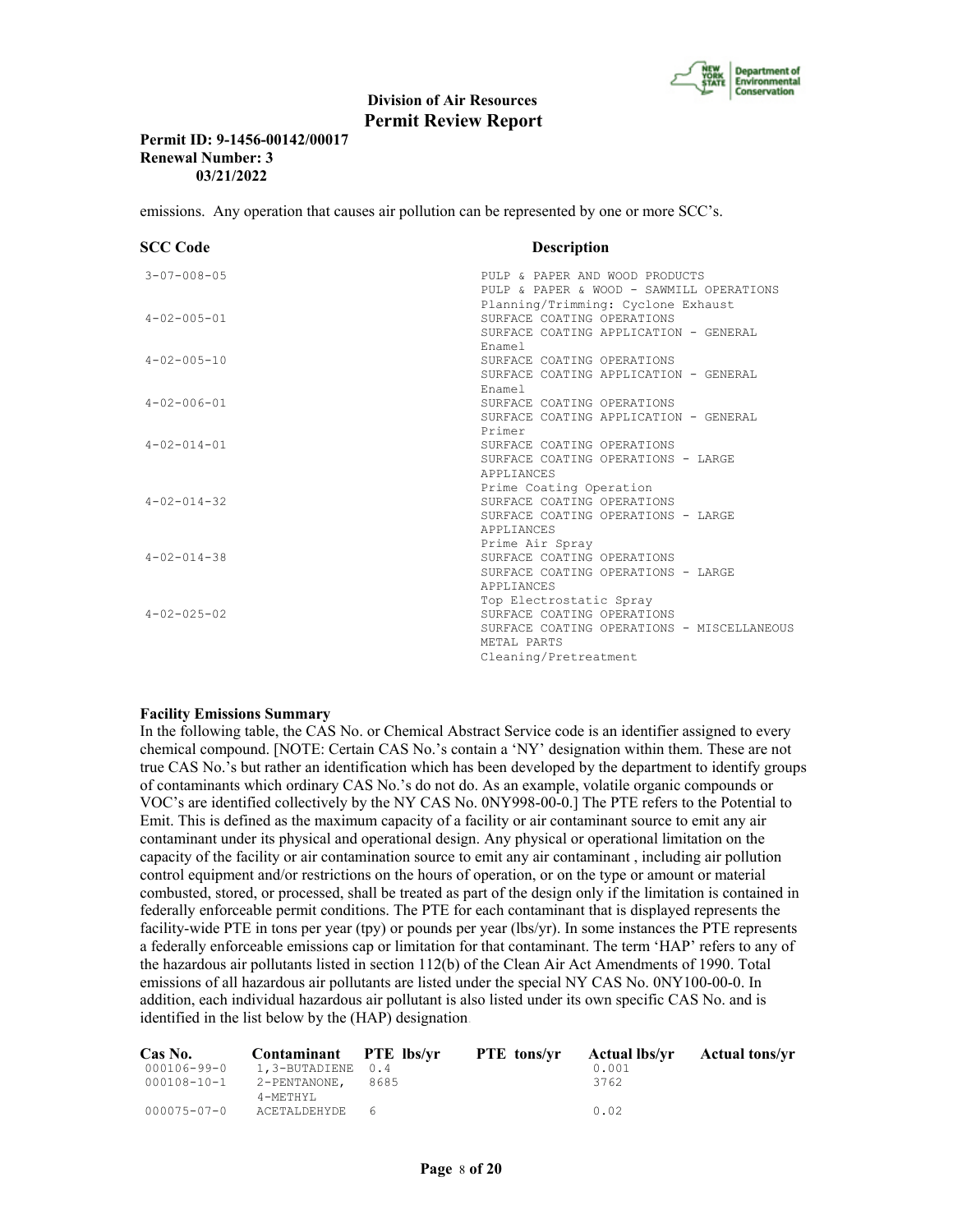

#### **Permit ID: 9-1456-00142/00017 Renewal Number: 3 03/21/2022**

| $000107 - 02 - 8$<br>$0NY750 - 00 - 0$ | ACROLEIN<br>CARBON<br>DIOXIDE                   | 0.8<br>38119104 | 0.002<br>4842268 |
|----------------------------------------|-------------------------------------------------|-----------------|------------------|
| $000630 - 08 - 0$                      | <b>EQUIVALENTS</b><br>CARBON<br>MONOXIDE        | 67430           | 8043             |
| $000112 - 34 - 5$                      | ETHANOL, 2-<br>$(2 -$<br>BUTOXYETHOXY)          | 2.42            | 108              |
| $000112 - 07 - 2$                      | ETHANOL, $2-$<br>BUTOXY-,<br><b>ACETATE</b>     | 97              | 40               |
| $000100 - 41 - 4$                      | ETHYLBENZENE                                    | 2532            | 707              |
| $000050 - 00 - 0$                      | FORMALDEHYDE                                    | 9               | 0.04             |
| $000822 - 06 - 0$                      | HEXANE, $1, 6-$<br>DIISOCYANATO-                | 995             | 382              |
| $000091 - 20 - 3$                      | NAPHTHALENE                                     | 0.6             | 0.003            |
| $008007 - 18 - 9$                      | NICKEL<br>ANTIMONY<br>TITANIUM<br>YELLOW RUTILE | 2.3             | 0.1              |
| $0NY210 - 00 - 0$                      | OXIDES OF<br>NITROGEN                           | 180595          | 7792             |
| $0NY075 - 00 - 0$                      | PARTICULATES                                    | 392307          | 5899             |
| $000115 - 07 - 1$                      | PROPYLENE                                       | 22              | 0.08             |
| $014808 - 60 - 7$                      | OUARTZ                                          | 40              | 0.4              |
| $012624 - 32 - 7$                      | SULFUR OXIDE                                    | 9609            | 61               |
| $000108 - 88 - 3$                      | TOLUENE                                         | 3402            | 1312             |
| $0NY100 - 00 - 0$                      | TOTAL HAP                                       | 28821           | 9891             |
| $0NY998 - 00 - 0$                      | <b>VOC</b>                                      | 284035          | 112873           |
| $001330 - 20 - 7$                      | XYLENE, M, O<br>& P MIXT.                       | 14777           | 4127             |

## **NOTIFICATION OF GENERAL PERMITTEE OBLIGATIONS**

**Item A: Public Access to Recordkeeping for Title V Facilities - 6 NYCRR 201-1.10(b)** The Department will make available to the public any permit application, compliance plan, permit, and monitoring and compliance certification report pursuant to Section 503(e) of the Act, except for information entitled to confidential treatment pursuant to 6 NYCRR Part 616 - Public Access to records and Section 114(c) of the Act.

## **Item B: Timely Application for the Renewal of Title V Permits -6 NYCRR Part 201-6.2(a)(4)**

 Owners and/or operators of facilities having an issued Title V permit shall submit a complete application at least 180 days, but not more than eighteen months, prior to the date of permit expiration for permit renewal purposes.

## **Item C: Certification by a Responsible Official - 6 NYCRR Part 201-6.2(d)(12)**

 Any application, form, report or compliance certification required to be submitted pursuant to the federally enforceable portions of this permit shall contain a certification of truth, accuracy and completeness by a responsible official.This certification shall state that based on information and belief formed after reasonable inquiry, the statements and information in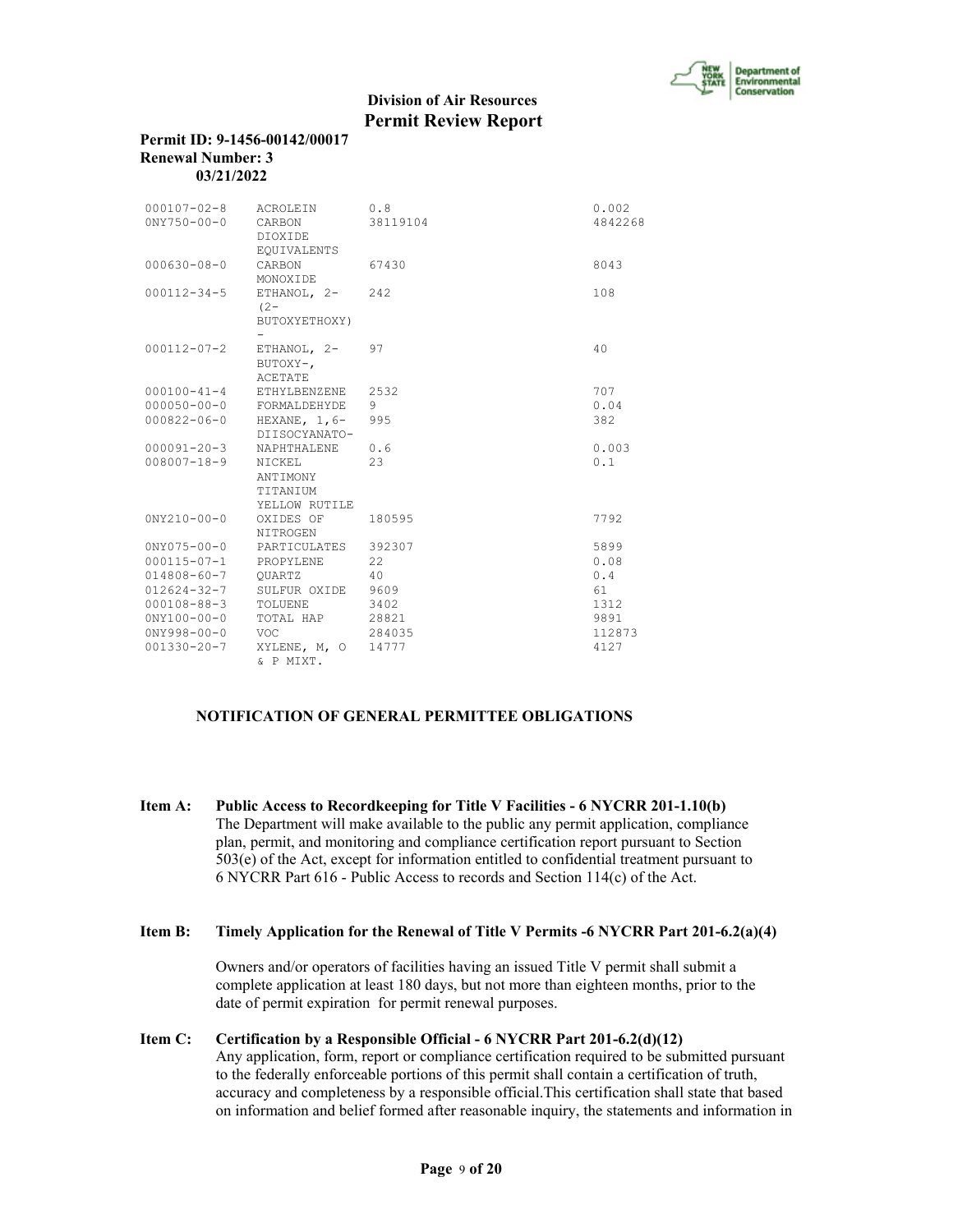

## **Permit ID: 9-1456-00142/00017 Renewal Number: 3 03/21/2022**

the document are true, accurate, and complete.

- **Item D: Requirement to Comply With All Conditions 6 NYCRR Part 201-6.4(a)(2)** The permittee must comply with all conditions of the Title V facility permit. Any permit non-compliance constitutes a violation of the Act and is grounds for enforcement action; for permit termination, revocation and reissuance, or modification; or for denial of a permit renewal application.
- **Item E: Permit Revocation, Modification, Reopening, Reissuance or Termination, and Associated Information Submission Requirements - 6 NYCRR Part 201-6.4(a)(3)** This permit may be modified, revoked, reopened and reissued, or terminated for cause. The filing of a request by the permittee for a permit modification, revocation and reissuance, or termination, or of a notification of planned changes or anticipated noncompliance does not stay any permit condition.

# **Item F: Cessation or Reduction of Permitted Activity Not a Defense - 6 NYCRR 201-6.4(a)(5)**

 It shall not be a defense for a permittee in an enforcement action to claim that a cessation or reduction in the permitted activity would have been necessary in order to maintain compliance with the conditions of this permit.

## **Item G: Property Rights - 6 NYCRR 201-6.4(a)(6)**

This permit does not convey any property rights of any sort or any exclusive privilege.

## **Item H: Severability - 6 NYCRR Part 201-6.4(a)(9)**

 If any provisions, parts or conditions of this permit are found to be invalid or are the subject of a challenge, the remainder of this permit shall continue to be valid.

## **Item I: Permit Shield - 6 NYCRR Part 201-6.4(g)**

 All permittees granted a Title V facility permit shall be covered under the protection of a permit shield, except as provided under 6 NYCRR Subpart 201-6. Compliance with the conditions of the permit shall be deemed compliance with any applicable requirements as of the date of permit issuance, provided that such applicable requirements are included and are specifically identified in the permit, or the Department, in acting on the permit application or revision, determines in writing that other requirements specifically identified are not applicable to the major stationary source, and the permit includes the determination or a concise summary thereof. Nothing herein shall preclude the Department from revising or revoking the permit pursuant to 6 NYCRR Part 621 or from exercising its summary abatement authority. Nothing in this permit shall alter or affect the following:

i. The ability of the Department to seek to bring suit on behalf of the State of New York, or the Administrator to seek to bring suit on behalf of the United States, to immediately restrain any person causing or contributing to pollution presenting an imminent and substantial endangerment to public health, welfare or the environment to stop the emission of air pollutants causing or contributing to such pollution;

ii. The liability of a permittee of the Title V facility for any violation of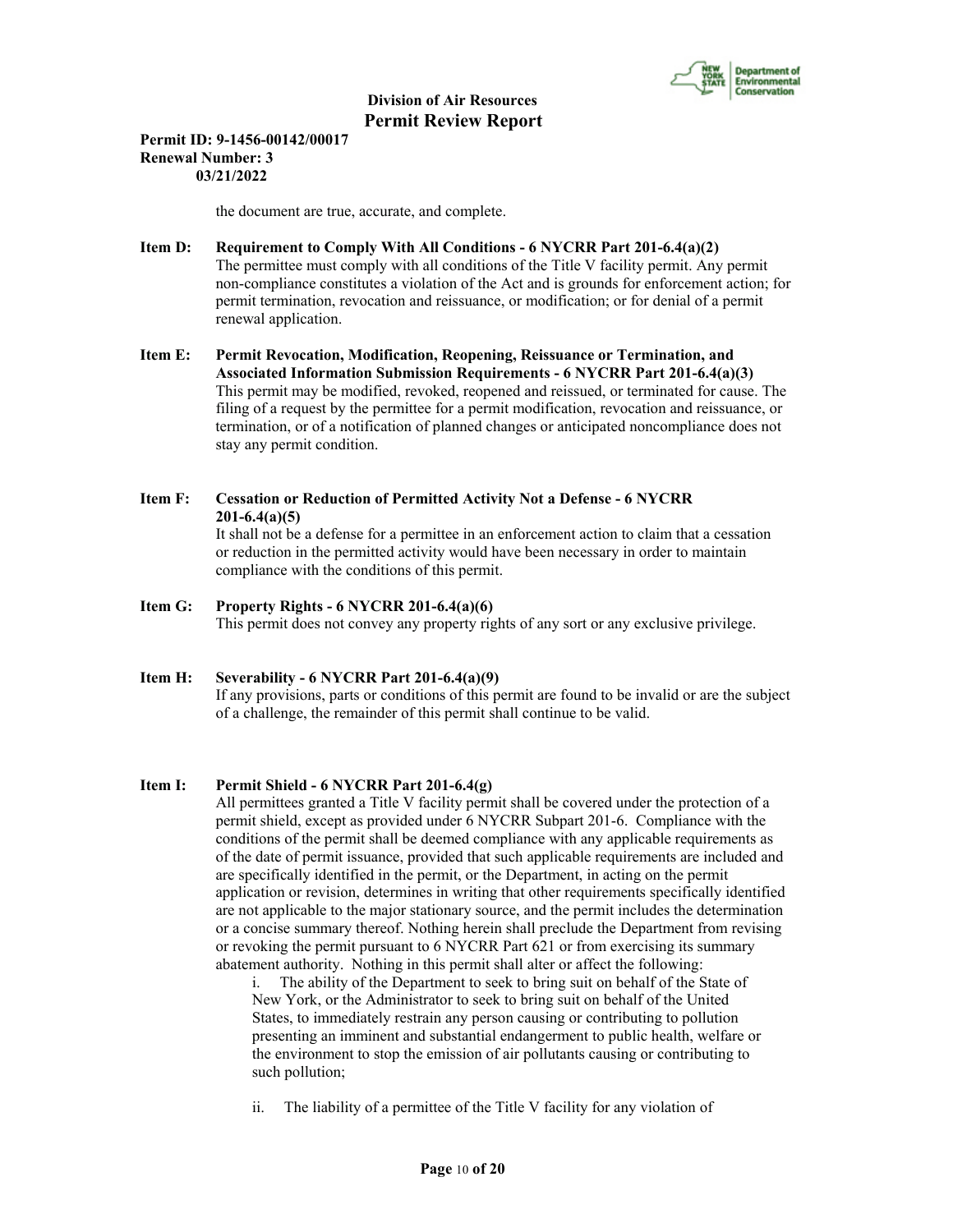

## **Permit ID: 9-1456-00142/00017 Renewal Number: 3 03/21/2022**

applicable requirements prior to or at the time of permit issuance;

iii. The applicable requirements of Title IV of the Act;

iv. The ability of the Department or the Administrator to obtain information from the permittee concerning the ability to enter, inspect and monitor the facility.

## **Item J: Reopening for Cause - 6 NYCRR Part 201-6.4(i)**

 This Title V permit shall be reopened and revised under any of the following circumstances: i. If additional applicable requirements under the Act become applicable where this permit's remaining term is three or more years, a reopening shall be completed not later than 18 months after promulgation of the applicable requirement. No such reopening is required if the effective date of the requirement is later than the date on which this permit is due to expire, unless

the original permit or any of its terms and conditions has been extended by the Department pursuant to the provisions of Part 2 01-6.7 and Part 621.

ii. The Department or the Administrator determines that the permit contains a material mistake or that inaccurate statements were made in establishing the emissions standards or other terms or conditions of the permit.

iii. The Department or the Administrator determines that the Title V permit must be revised or reopened to assure compliance with applicable requirements.

iv. If the permitted facility is an "affected source" subject to the requirements of Title IV of the Act, and additional requirements (including excess emissions requirements) become applicable. Upon approval by the Administrator, excess emissions offset plans shall be deemed to be incorporated into the permit.

Proceedings to reopen and issue Title V facility permits shall follow the same procedures as apply to initial permit issuance but shall affect only those parts of the permit for which cause to reopen exists.

 Reopenings shall not be initiated before a notice of such intent is provided to the facility by the Department at least thirty days in advance of the date that the permit is to be reopened, except that the Department may provide a shorter time period in the case of an emergency.

## **Item K: Permit Exclusion - ECL 19-0305**

 The issuance of this permit by the Department and the receipt thereof by the Applicant does not and shall not be construed as barring, diminishing, adjudicating or in any way affecting any legal, administrative or equitable rights or claims, actions, suits, causes of action or demands whatsoever that the Department may have against the Applicant for violations based on facts and circumstances alleged to have occurred or existed prior to the effective date of this permit, including, but not limited to, any enforcement action authorized pursuant to the provisions of applicable federal law, the Environmental Conservation Law of the State of New York (ECL) and Chapter III of the Official Compilation of the Codes, Rules and Regulations of the State of New York (NYCRR). The issuance of this permit also shall not in any way affect pending or future enforcement actions under the Clean Air Act brought by the United States or any person.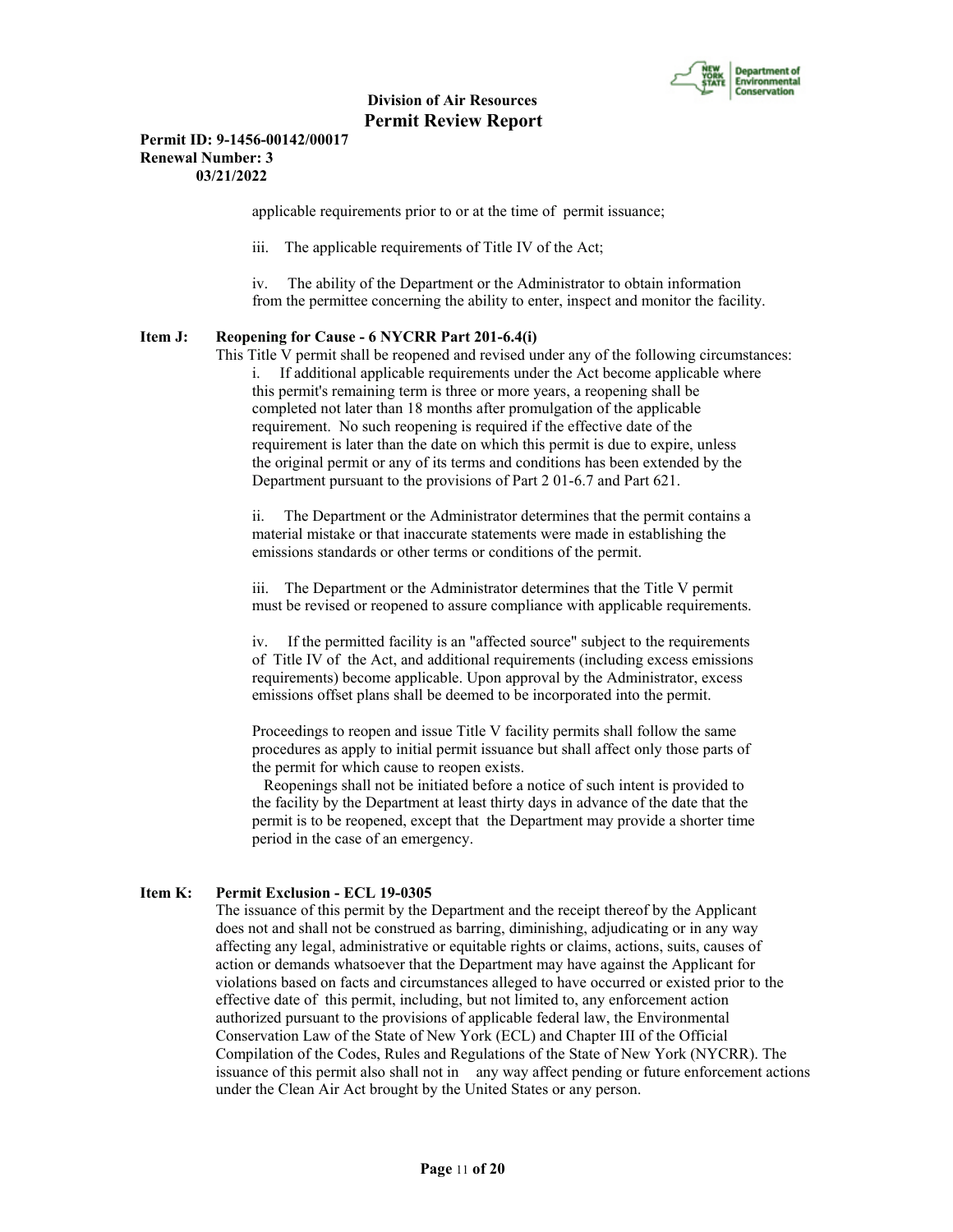

## **Permit ID: 9-1456-00142/00017 Renewal Number: 3 03/21/2022**

## **Item L: Federally Enforceable Requirements - 40 CFR 70.6(b)**

 All terms and conditions in this permit required by the Act or any applicable requirement, including any provisions designed to limit a facility's potential to emit, are enforceable by the Administrator and citizens under the Act. The Department has, in this permit, specifically designated any terms and conditions that are not required under the Act or under any of its applicable requirements as being enforceable under only state regulations.

## **NOTIFICATION OF GENERAL PERMITTEE OBLIGATIONS**

#### **Item A: Emergency Defense - 6 NYCRR 201-1.5**

- An emergency, as defined by subpart 201-2, constitutes an affirmative defense to penalties sought in an enforcement action brought by the Department for noncompliance with emissions limitations or permit conditions for all facilities in New York State.
- (a) The affirmative defense of emergency shall be demonstrated through properly signed, contemporaneous operating logs, or other relevant evidence that:

 (1) An emergency occurred and that the facility owner or operator can identify the cause(s) of the emergency; (2) The equipment at the permitted facility causing the emergency was at the time being properly operated and maintained; (3) During the period of the emergency the facility owner or operator took all reasonable steps to minimize levels of emissions that exceeded the emission standards, or other requirements in the permit; and

 (4) The facility owner or operator notified the Department within two working days after the event occurred. This notice must contain a description of the emergency, any steps taken to mitigate emissions, and corrective actions taken.

 (b) In any enforcement proceeding, the facility owner or operator seeking to establish the occurrence of an emergency has the burden of proof.

 (c) This provision is in addition to any emergency or upset provision contained in any applicable requirement. item\_02

## **Item B: General Provisions for State Enforceable Permit Terms and Condition - 6 NYCRR Part 201-5**

 Any person who owns and/or operates stationary sources shall operate and maintain all emission units and any required emission control devices in compliance with all applicable Parts of this Chapter and existing laws, and shall operate the facility in accordance with all criteria, emission limits, terms, conditions, and standards in this permit. Failure of such person to properly operate and maintain the effectiveness of such emission units and emission control devices may be sufficient reason for the Department to revoke or deny a permit.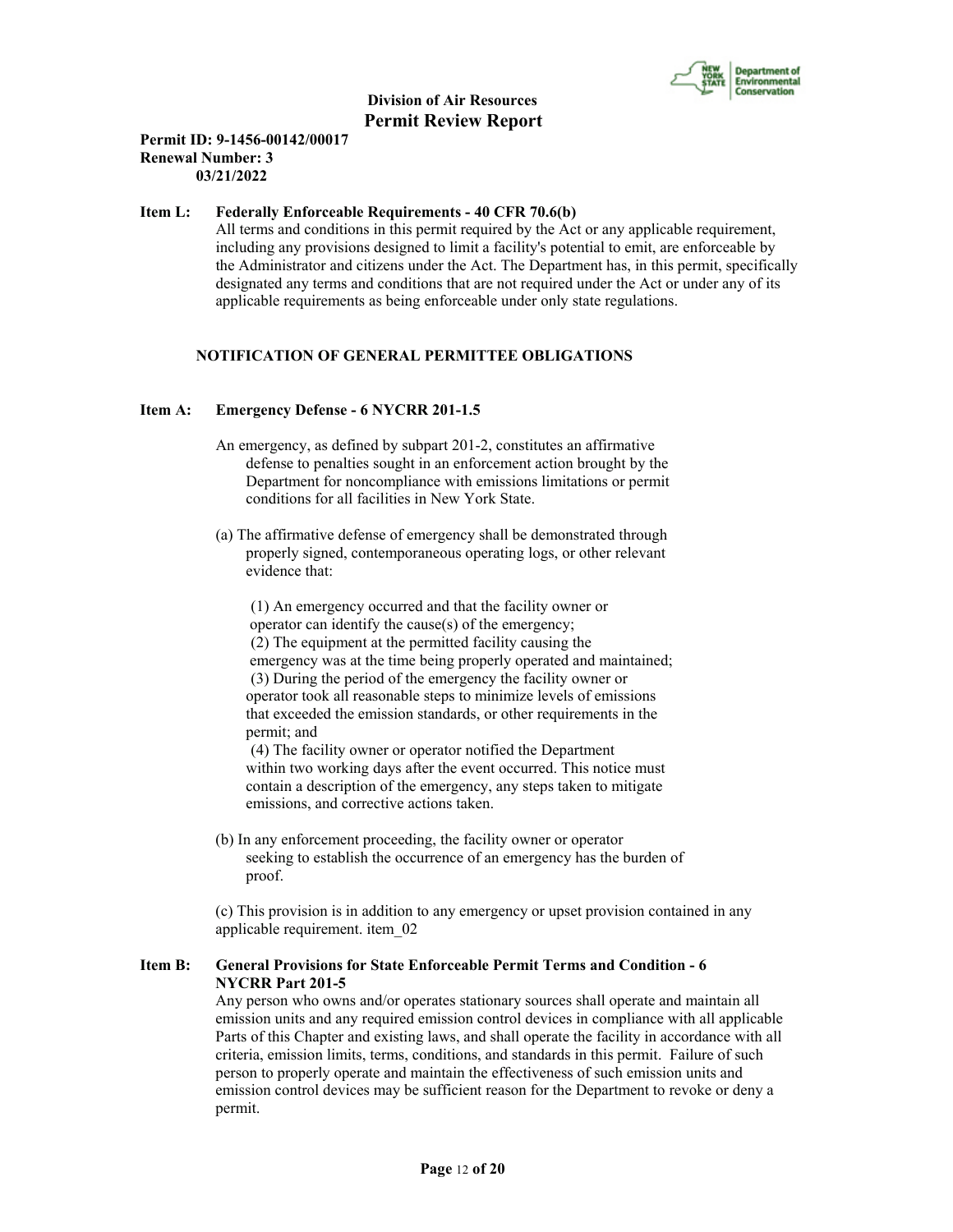

## **Permit ID: 9-1456-00142/00017 Renewal Number: 3 03/21/2022**

 The owner or operator of the permitted facility must maintain all required records on-site for a period of five years and make them available to representatives of the Department upon request. Department representatives must be granted access to any facility regulated by this Subpart, during normal operating hours, for the purpose of determining compliance with this and any other state and federal air pollution control requirements, regulations or law.

## **Regulatory Analysis**

| Location<br>Facility/EU/EP/Process/ES | Regulation<br>----------------------- | Condition             | <b>Short Description</b>                                                                         |
|---------------------------------------|---------------------------------------|-----------------------|--------------------------------------------------------------------------------------------------|
| FACILITY                              | ECL 19-0301                           | 36                    | Powers and Duties of<br>the Department with<br>respect to air                                    |
| FACILITY                              | 40CFR 63-ZZZZ                         | 30                    | pollution control<br>Reciprocating<br>Internal Combustion                                        |
| FACILITY                              | 40CFR 68                              | 18                    | Engine (RICE) NESHAP<br>Chemical accident                                                        |
| FACILITY                              | 40CFR 82-F                            | 19                    | prevention provisions<br>Protection of<br>Stratospheric Ozone -<br>recycling and                 |
| FACILITY                              | 6NYCRR 200.6                          | $\mathbf{1}$          | emissions reduction<br>Acceptable ambient<br>air quality.                                        |
| FACILITY                              | 6NYCRR 200.7                          | 10                    | Maintenance of<br>equipment.                                                                     |
| FACILITY                              | 6NYCRR 201-1.4                        | 37                    | Unavoidable<br>noncompliance and<br>violations                                                   |
| FACILITY<br>FACILITY                  | 6NYCRR 201-1.7<br>6NYCRR 201-1.8      | 11 <sup>1</sup><br>12 | Recycling and Salvage<br>Prohibition of<br>reintroduction of<br>collected<br>contaminants to the |
| FACILITY                              | $6NYCRR 201 - 3.2(a)$                 | 13                    | air<br>Exempt Activities -                                                                       |
| FACILITY                              | $6NYCRR 201-3.3(a)$                   | 14                    | Proof of eligibility<br>Trivial Activities -<br>proof of eligibility                             |
| FACILITY                              | 6NYCRR 201-6                          | 20, 31, 32            | Title V Permits and<br>the Associated Permit<br>Conditions                                       |
| FACILITY                              | $6NYCRR 201-6.4(a) (4)$               | 15                    | General Conditions -<br>Requirement to<br>Provide Information                                    |
| FACILITY                              | $6NYCRR 201-6.4(a) (7)$               | 2                     | General Conditions -                                                                             |
| FACILITY                              | $6NYCRR 201-6.4(a) (8)$               | 16                    | Fees<br>General Conditions -                                                                     |
| FACILITY                              | $6NYCRR 201-6.4(c)$                   | 3                     | Right to Inspect<br>Recordkeeping and<br>Reporting of                                            |
| FACILITY                              | $6NYCRR$ $201-6.4(c)$ (2)             | 4                     | Compliance Monitoring<br>Records of<br>Monitoring, Sampling<br>and Measurement                   |
| FACILITY                              | 6NYCRR 201-<br>$6.4(c)$ (3) (ii       | 5                     | Reporting<br>Requirements -                                                                      |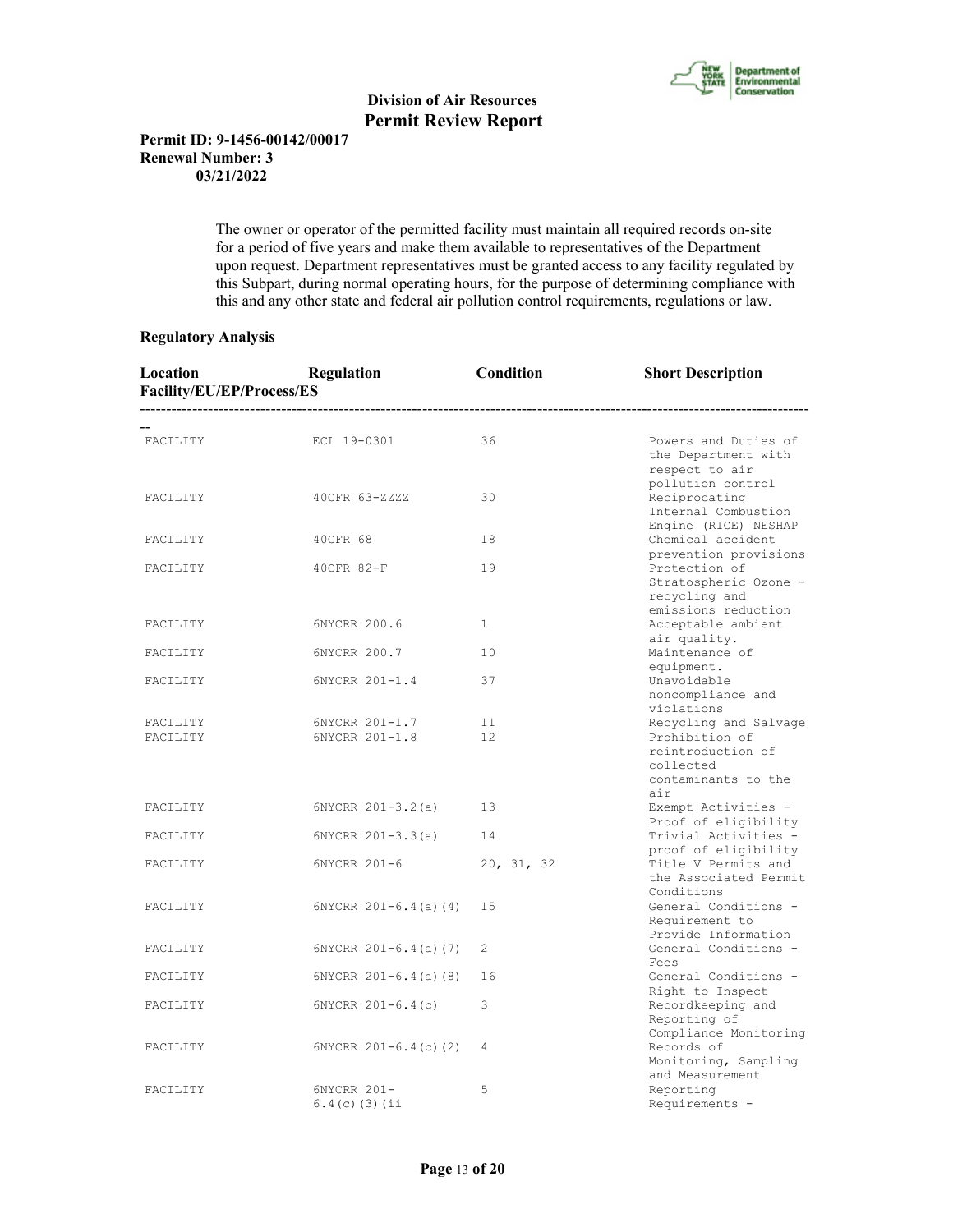

## **Permit ID: 9-1456-00142/00017 Renewal Number: 3 03/21/2022**

|             |                         |        | Deviations and                     |
|-------------|-------------------------|--------|------------------------------------|
|             |                         |        | Noncompliance                      |
| FACILITY    | $6NYCRR 201-6.4(d) (4)$ | 21     | Compliance Schedules               |
|             |                         |        | - Progress Reports                 |
| FACILITY    | $6NYCRR 201-6.4(e)$     | 6      | Compliance                         |
|             |                         |        | Certification                      |
| FACILITY    | 6NYCRR 201-6.4(f)       | 22     | Operational                        |
|             |                         |        | Flexibility                        |
| FACILITY    | 6NYCRR 201-6.5(a)       | 38     | State Enforceable                  |
|             |                         |        | Requirements                       |
| FACILITY    | 6NYCRR 201-7.1          | 23, 33 | Emission Capping in                |
|             |                         |        | Facility Permits                   |
| FACILITY    | 6NYCRR 202-1.1          | 17     | Required emissions                 |
|             |                         |        | tests.                             |
| FACILITY    | 6NYCRR 202-2.1          | 7      | Emission Statements -              |
|             |                         |        | Applicability                      |
| FACILITY    | 6NYCRR 202-2.5          | 8      | Emission Statements -              |
|             |                         |        | record keeping                     |
|             |                         |        | requirements.                      |
| FACILITY    | 6NYCRR 211.1            | 39     | General Prohibitions               |
|             |                         |        |                                    |
|             |                         |        | - air pollution                    |
|             |                         |        | prohibited<br>General Prohibitions |
| FACILITY    | 6NYCRR 211.2            | 24     |                                    |
|             |                         |        | - visible emissions                |
|             |                         |        | limited.                           |
| FACILITY    | $6NYCRR 212-1.6(a)$     | 25     | Limiting of Opacity                |
| FACILITY    | 6NYCRR 212-2.4(b)       | 2.6    | Control of                         |
|             |                         |        | Particulate from New               |
|             |                         |        | and Modified Process               |
|             |                         |        | Emission Sources                   |
| FACILITY    | 6NYCRR 215.2            | 9      | Open Fires -                       |
|             |                         |        | Prohibitions                       |
| FACILITY    | 6NYCRR 217-3.2          | 40     | Prohibitions.                      |
| FACILITY    | 6NYCRR 217-3.3          | 41     | Exceptions.                        |
| FACILITY    | 6NYCRR 228-1.3          | 27     | General Requirments                |
|             |                         |        | for Surface Coating                |
|             |                         |        | Processes                          |
| FACILITY    | 6NYCRR 228-1.3(a)       | 28     | Surface Coating                    |
|             |                         |        | General Requirements-              |
|             |                         |        | Opacity                            |
| $U - 00023$ | 6NYCRR 228-1.4(b)       | 34     | Class B coating lines              |
| FACILITY    | 6NYCRR 228-1.4(c)       | 29     | Class C Coating Line,              |
|             |                         |        | Wood Finishing                     |

#### **Applicability Discussion:**

Mandatory Requirements: The following facility-wide regulations are included in all Title V permits:

#### ECL 19-0301

This section of the Environmental Conservation Law establishes the powers and duties assigned to the Department with regard to administering the air pollution control program for New York State.

#### 6 NYCRR 200.6

Acceptable ambient air quality - prohibits contravention of ambient air quality standards without mitigating measures

## 6 NYCRR 200.7

Anyone owning or operating an air contamination source which is equipped with an emission control device must operate the control consistent with ordinary and necessary practices, standards and procedures, as per manufacturer's specifications and keep it in a satisfactory state of maintenance and repair so that it operates effectively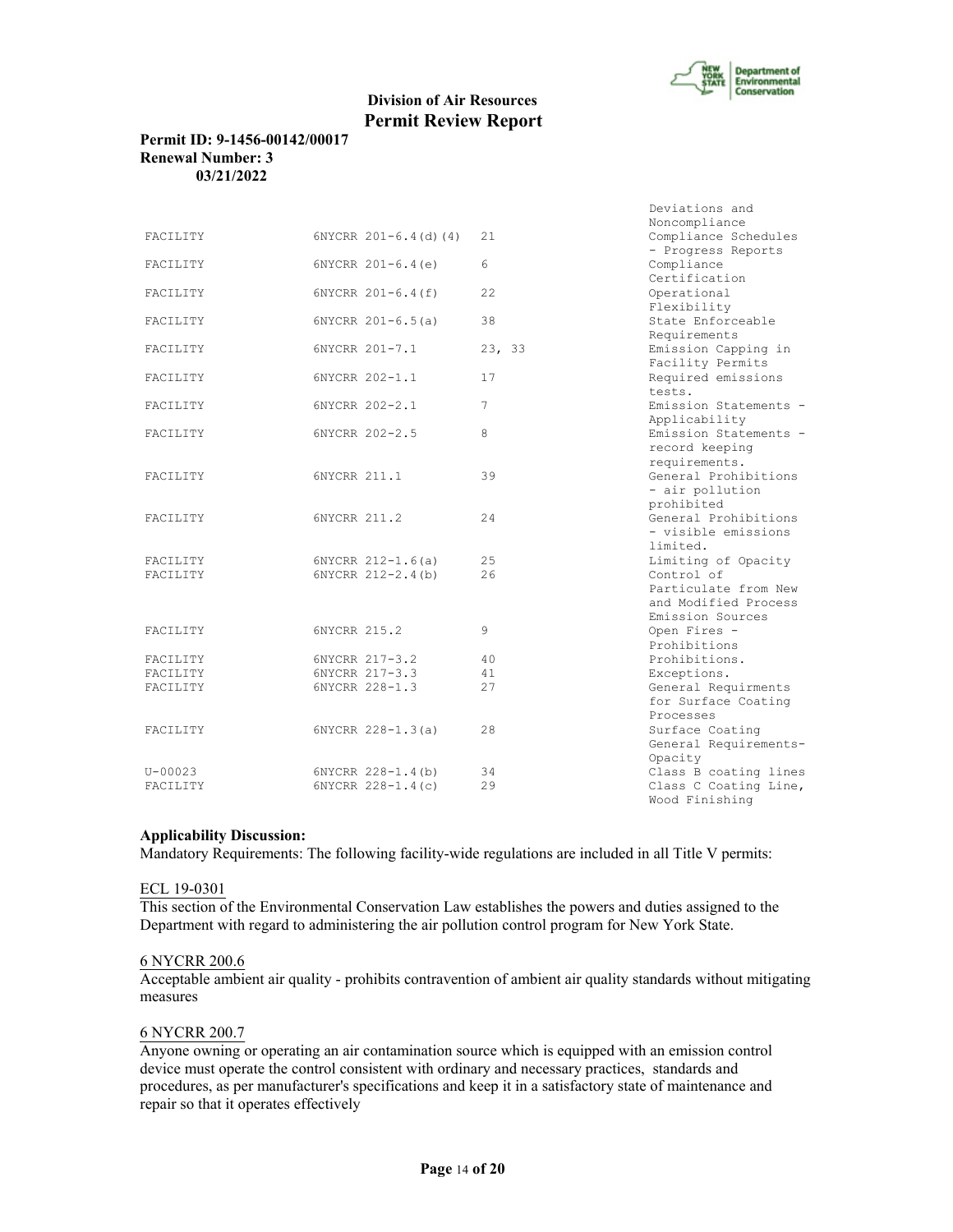

**Permit ID: 9-1456-00142/00017 Renewal Number: 3 03/21/2022**

#### 6 NYCRR 201-1.4

This regulation specifies the actions and recordkeeping and reporting requirements for any violation of an applicable state enforceable emission standard that results from a necessary scheduled equipment maintenance, start-up, shutdown, malfunction or upset in the event that these are unavoidable.

#### 6 NYCRR 201-1.7

Requires the recycle and salvage of collected air contaminants where practical

#### 6 NYCRR 201-1.8

Prohibits the reintroduction of collected air contaminants to the outside air

#### 6 NYCRR 201-3.2 (a)

An owner and/or operator of an exempt emission source or unit may be required to certify that it operates within the specific criteria described in this Subpart. All required records must be maintained on-site for a period of 5 years and made available to department representatives upon request. In addition, department representatives must be granted access to any facility which contains exempt emission sources or units, during normal operating hours, for the purpose of determining compliance with this and any other state and federal air pollution control requirements, regulations, or law.

#### 6 NYCRR 201-3.3 (a)

The owner and/or operator of a trivial emission source or unit may be required to certify that it operates within the specific criteria described in this Subpart. All required records must be maintained on-site for a period of 5 years and made available to department representatives upon request. In addition, department representatives must be granted access to any facility which contains trivial emission sources or units subject to this Subpart, during normal operating hours, for the purpose of determining compliance with this and any other state and federal air pollution control requirements, regulations, or law.

#### 6 NYCRR Subpart 201-6

This regulation applies to those terms and conditions which are subject to Title V permitting. It establishes the applicability criteria for Title V permits, the information to be included in all Title V permit applications as well as the permit content and terms of permit issuance. This rule also specifies the compliance, monitoring, recordkeeping, reporting, fee, and procedural requirements that need to be met to obtain a Title V permit, modify the permit and demonstrate conformity with applicable requirements as listed in the Title V permit. For permitting purposes, this rule specifies the need to identify and describe all emission units, processes and products in the permit application as well as providing the Department the authority to include this and any other information that it deems necessary to determine the compliance status of the facility.

#### 6 NYCRR 201-6.4 (a) (4)

This mandatory requirement applies to all Title V facilities. It requires the permittee to provide information that the Department may request in writing, within a reasonable time, in order to determine whether cause exists for modifying, revoking and reissuing, or terminating the permit or to determine compliance with the permit. The request may include copies of records required to be kept by the permit.

#### 6 NYCRR 201-6.4 (a) (7)

 This is a mandatory condition that requires the owner or operator of a facility subject to Title V requirements to pay all applicable fees associated with the emissions from their facility.

#### 6 NYCRR 201-6.4 (a) (8)

This is a mandatory condition for all facilities subject to Title V requirements. It allows the Department to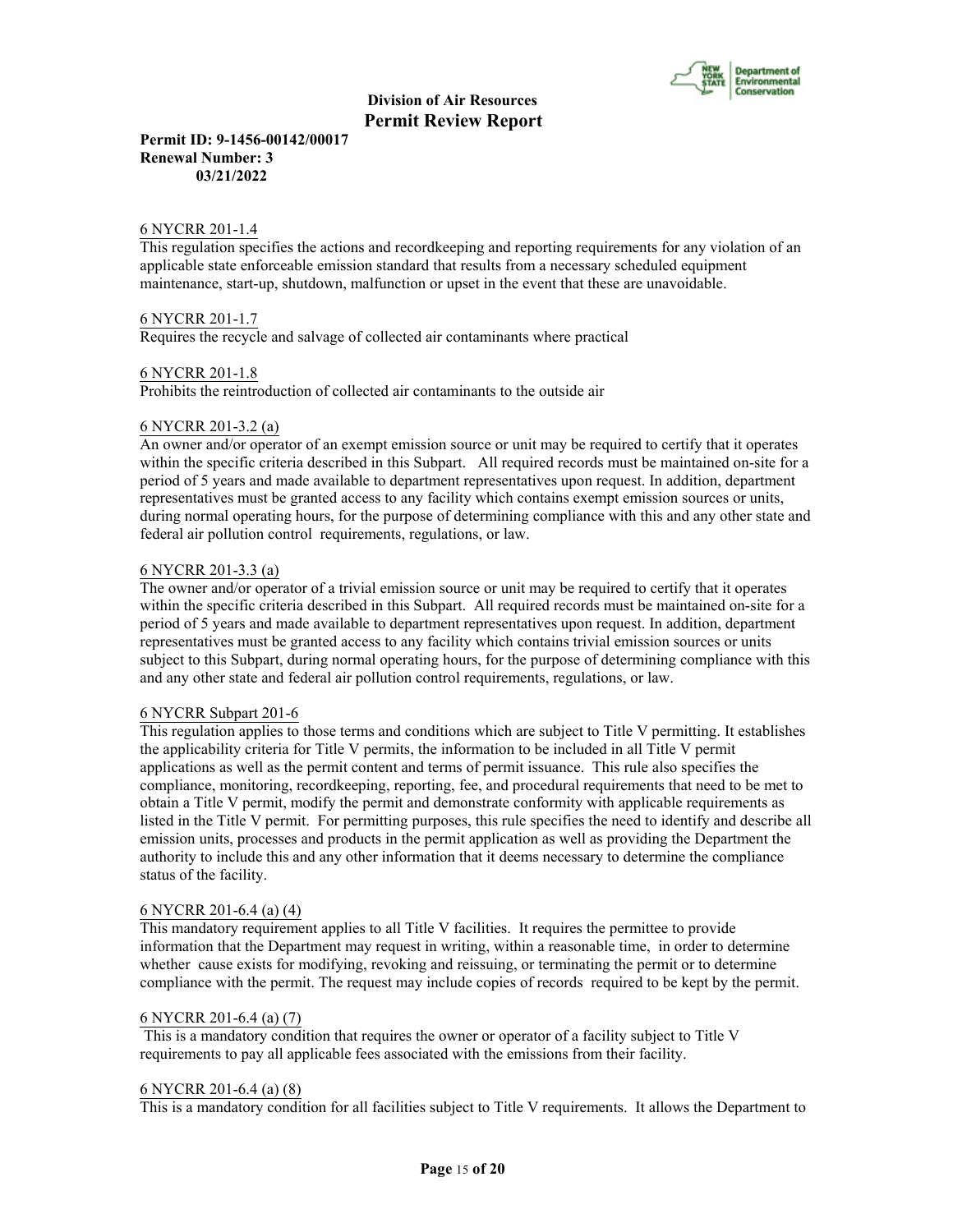

## **Permit ID: 9-1456-00142/00017 Renewal Number: 3 03/21/2022**

inspect the facility to determine compliance with this permit, including copying records, sampling and monitoring, as necessary.

#### 6 NYCRR 201-6.4 (c)

This requirement specifies, in general terms, what information must be contained in any required compliance monitoring records and reports. This includes the date, time and place of any sampling, measurements and analyses; who performed the analyses; analytical techniques and methods used as well as any required QA/QC procedures; results of the analyses; the operating conditions at the time of sampling or measurement and the identification of any permit deviations. All such reports must also be certified by the designated responsible official of the facility.

#### 6 NYCRR 201-6.4 (c) (2)

This requirement specifies that all compliance monitoring and recordkeeping is to be conducted according to the terms and conditions of the permit and follow all QA requirements found in applicable regulations. It also requires monitoring records and supporting information to be retained for at least 5 years from the time of sampling, measurement, report or application. Support information is defined as including all calibration and maintenance records and all original strip-chart recordings for continuous monitoring instrumentation, and copies of all reports required by the permit.

## 6 NYCRR 201-6.4 (c) (3) (ii)

This regulation specifies any reporting requirements incorporated into the permit must include provisions regarding the notification and reporting of permit deviations and incidences of noncompliance stating the probable cause of such deviations, and any corrective actions or preventive measures taken.

#### 6 NYCRR 201-6.4 (d) (4)

This condition applies to every Title V facility subject to a compliance schedule. It requires that reports, detailing the status of progress on achieving compliance with emission standards, be submitted semiannually.

#### 6 NYCRR 201-6.4 (e)

Sets forth the general requirements for compliance certification content; specifies an annual submittal frequency; and identifies the EPA and appropriate regional office address where the reports are to be sent.

#### 6 NYCRR 202-1.1

This regulation allows the department the discretion to require an emission test for the purpose of determining compliance. Furthermore, the cost of the test, including the preparation of the report are to be borne by the owner/operator of the source.

#### 6 NYCRR 202-2.1

Requires that emission statements shall be submitted on or before April 15th each year for emissions of the previous calENDar year.

#### 6 NYCRR 202-2.5

This rule specifies that each facility required to submit an emission statement must retain a copy of the statement and supporting documentation for at least 5 years and must make the information available to department representatives.

#### 6 NYCRR 211.2

This regulation limits opacity from sources to less than or equal to 20 percent (six minute average) except for one continuous six-minute period per hour of not more than 57 percent opacity.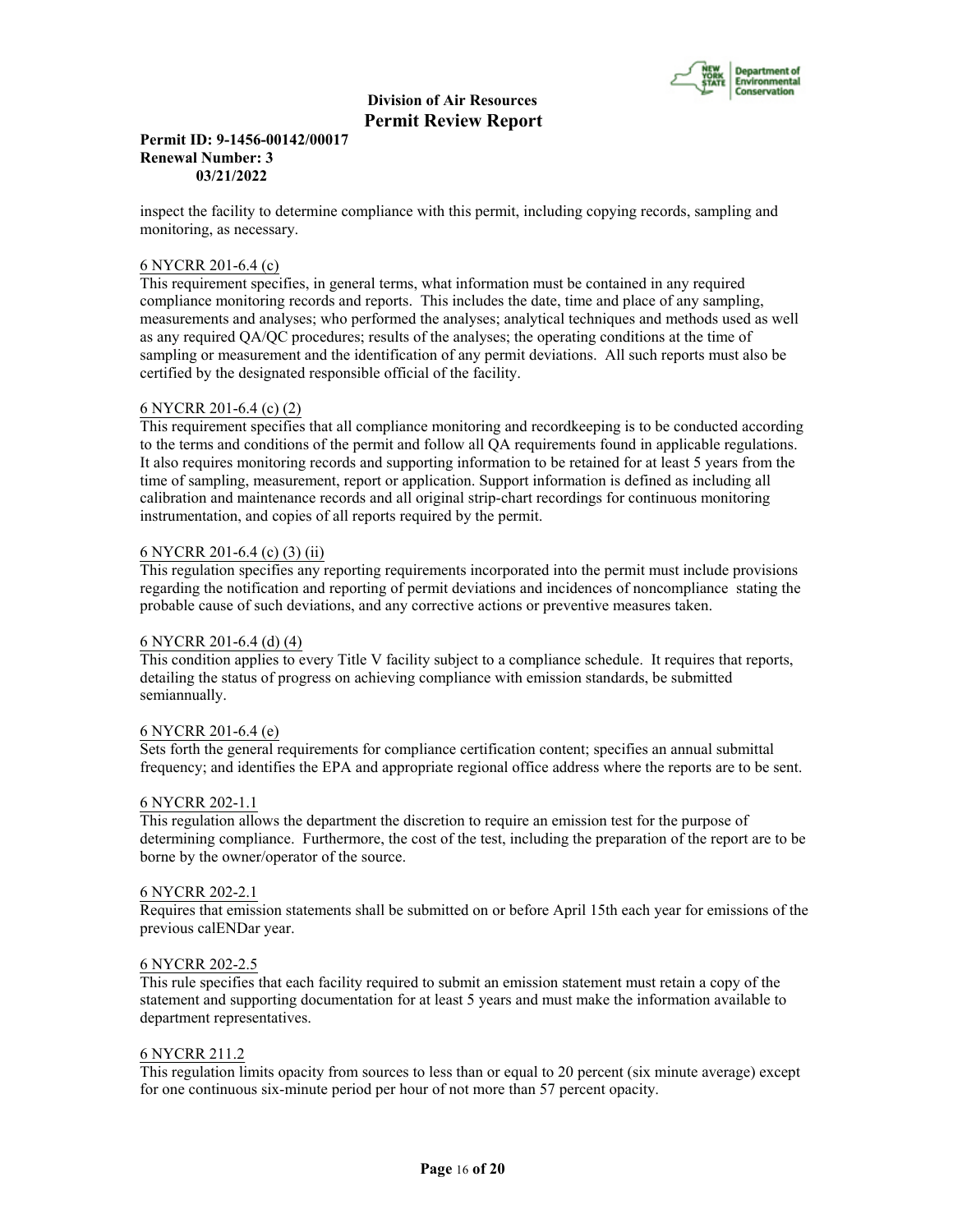

## **Permit ID: 9-1456-00142/00017 Renewal Number: 3 03/21/2022**

#### 6 NYCRR 215.2

Except as allowed by section 215.3 of 6 NYCRR Part 215, no person shall burn, cause, suffer, allow or permit the burning of any materials in an open fire.

## 40 CFR Part 68

This Part lists the regulated substances and there applicability thresholds and sets the requirements for stationary sources concerning the prevention of accidental releases of these substances.

## 40 CFR Part 82, Subpart F

Subpart F requires the reduction of emissions of class I and class II refrigerants to the lowest achievable level during the service, maintenance, repair, and disposal of appliances in accordance with section 608 of the Clean Air Act AmENDments of 1990. This subpart applies to any person servicing, maintaining, or repairing appliances except for motor vehicle air conditioners. It also applies to persons disposing of appliances, including motor vehicle air conditioners, refrigerant reclaimers, appliance owners, and manufacturers of appliances and recycling and recovery equipment. Those individuals, operations, or activities affected by this rule, may be required to comply with specified disposal, recycling, or recovery practices, leak repair practices, recordkeeping and/or technician certification requirements.

## **Facility Specific Requirements**

In addition to Title V, WHITING DOOR MANUFACTURING CORP has been determined to be subject to the following regulations:

### 40 CFR Part 63, Subpart ZZZZ

Subpart ZZZZ applies to reciprocating internal combustion engines. Sources subject to Subpart ZZZZ must limit emissions of carbon monoxide and formaldehyde. Sources must also comply with work practice standards and operating limits.

#### 6 NYCRR 201-6.4 (f)

This section describes the potential for certain operational changes to be made by the facility owner or operator without first obtaining a permit modification. Changes made pursuant to this provision must meet all of the criteria described in this section to qualify for consideration as operational flexibility. The Department reserves the right to require the facility owner or operator to obtain a permit modification prior to making any changes at the facility pursuant to this section.

#### 6 NYCRR 201-6.5 (a)

This subdivision states that the Department shall include state enforceable conditions in Title V permits. State enforceable conditions related to regulations developed pursuant to the Climate Leadership and Community Protection Act (CLCPA) and Article 75 of New York State Environmental Conservation Law may be included in future versions of this permit, as applicable.

#### 6 NYCRR 201-7.1

This section of Part 201-7 specifies the criteria that need to be met in order to restrict emissions to avoid Title V or other applicable requirements using federally enforceable permit conditions permit.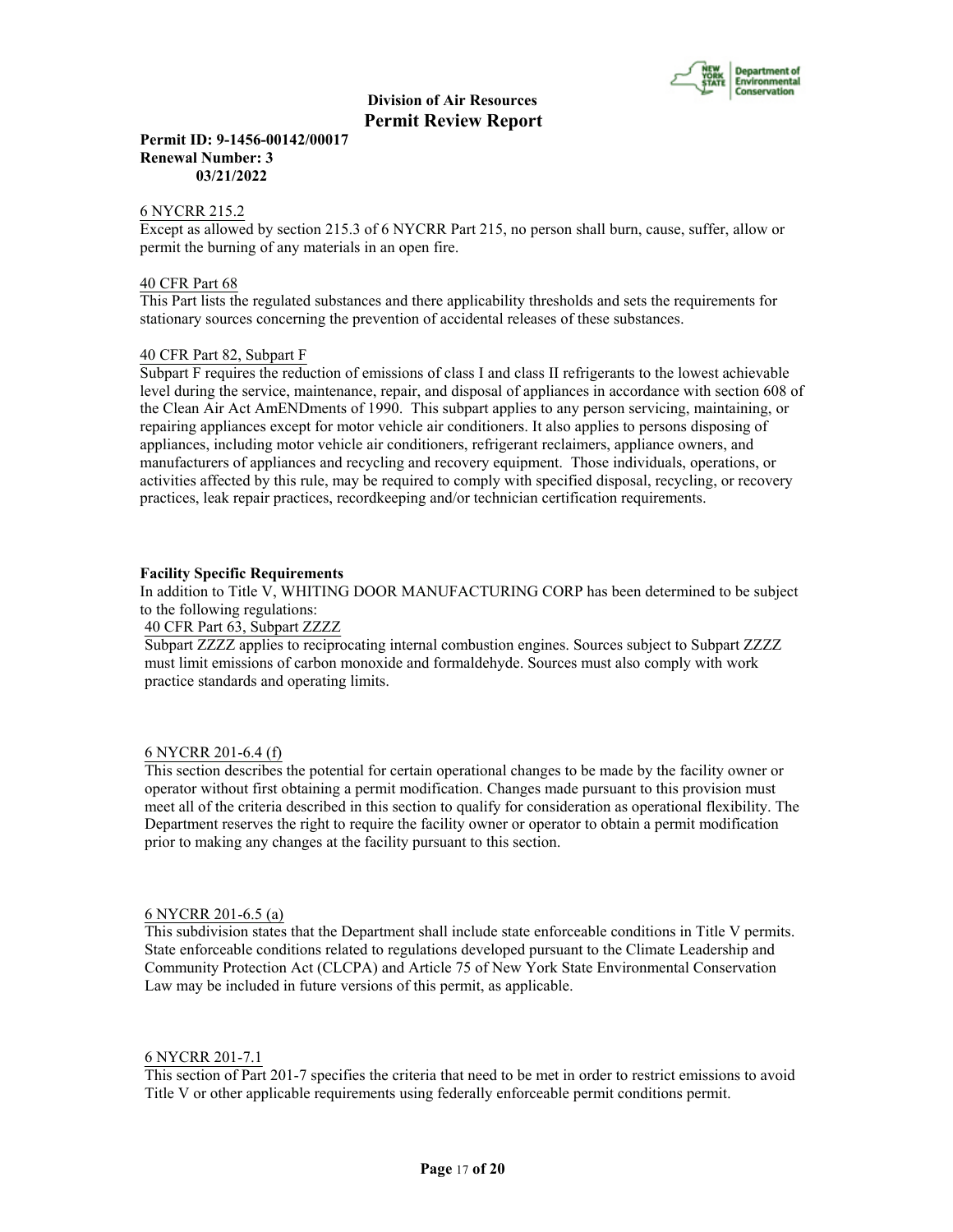

**Permit ID: 9-1456-00142/00017 Renewal Number: 3 03/21/2022**

#### 6 NYCRR 211.1

This regulation requires that no person shall cause or allow emissions of air contaminants to the outdoor atmosphere of such quantity, characteristic or duration which are injurious to human, plant or animal life or to property, or which unreasonably interfere with the comfortable enjoyment of life or property.

## 6 NYCRR 212-1.6 (a)

This provisions requires that the facility owner or operator not cause or allow emissions having an average opacity during any six consecutive minutes of 20 percent or greater from any process emission source or emission point, except for the emission of uncombined water.

## 6 NYCRR 212-2.4 (b)

Particulate emissions from any process emission source, which received a B or C Environmental Rating, and for which an application was received by the department after July 1, 1973 are restricted to 0.050 grains per cubic foot of exhaust gas, expressed at standard conditions on a dry gas basis.

#### 6 NYCRR 217-3.2

No person who owns, operates or leases a heavy duty vehicle including a bus or truck, the motive power for which is provided by a diesel or nondiesel fueled engine or who owns, leases or occupies land and has the actual or apparent dominion or control over the operation of a heavy duty vehicle including a bus or truck present on such land, the motive power for which said heavy duty vehicle is provided by a diesel or non-diesel fueled engine, shall allow or permit the engine of such heavy duty vehicle to idle for more than five consecutive minutes when the heavy duty vehicle is not in motion, except as otherwise permitted by section 217-3.3 of this Subpart.

#### 6 NYCRR 217-3.3

The prohibitions of section 217-3.2 of this Subpart shall not apply when:

(a) A diesel or nondiesel fueled heavy duty vehicle including a bus or truck is forced to remain motionless because of the traffic conditions over which the operator thereof has no control.

(b) Regulations adopted by Federal, State or local agencies having jurisdiction require the maintenance of a specific temperature for passenger comfort. The idling time specified in section 217-3.2 of this Subpart may be increased, but only to the extent necessary to comply with such regulations.

(c) A diesel or nondiesel fueled engine is being used to provide power for an auxiliary purpose, such as loading, discharging, mixing or processing cargo; controlling cargo temperature; construction; lumbering; oil or gas well servicing; farming; or when operation of the engine is required for the purpose of maintenance.

(d) Fire, police and public utility trucks or other vehicles are performing emergency services.

(e) Trucks owned or operated by persons engaged in mining and quarrying are used within the confines of such person's property.

(f) A diesel fueled truck is to remain motionless for a period exceeding two hours, and during which period the ambient temperature is continuously below 25°F.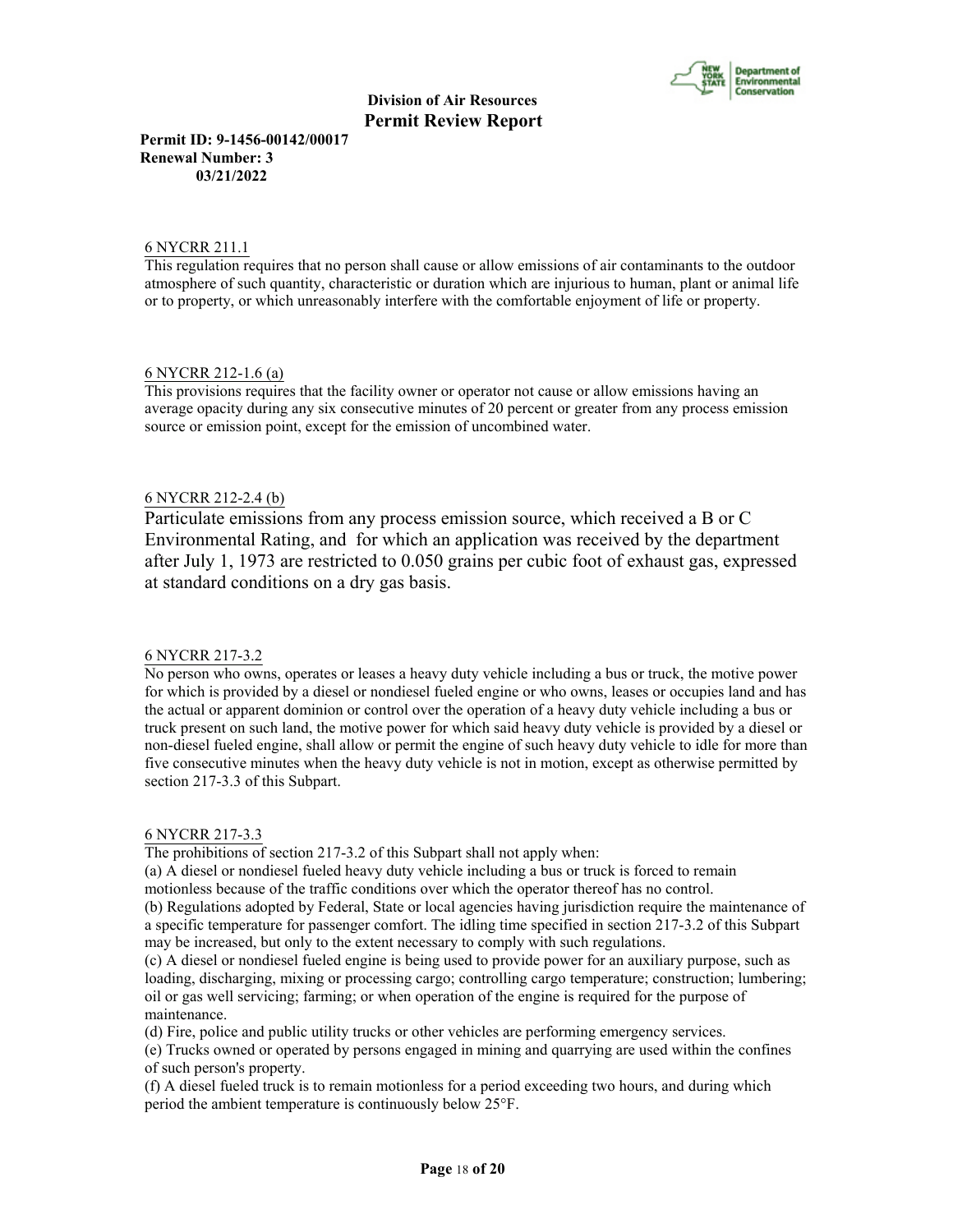

## **Permit ID: 9-1456-00142/00017 Renewal Number: 3 03/21/2022**

(g) A heavy duty diesel vehicle, as defined in section 217-5.1(o) of this Part, that is queued for or is undergoing a State authorized periodic or roadside diesel emissions inspection pursuant to Subpart 217-5 of this Part.

(h) A hybrid electric vehicle, as defined in section 217-5.1(r) of this Part, idling for the purpose of providing energy for battery or other form of energy storage recharging.

(i) Heavy duty vehicles used for agricultural purposes on a farm.

(j) Electric powered vehicles.

## 6 NYCRR 228-1.3

Any facility operating a coating line subject to this Subpart must comply with general requirements

## 6 NYCRR 228-1.3 (a)

This citation prohibits owners or operators of emission sources from allowing emissions to the outdoor atmosphere, which reduce the visibility through the atmosphere by 20 percent or greater for any consecutive six-minute period.

## 6 NYCRR 228-1.4 (b)

Miscellaneous metal parts and product coating lines utilizing extreme performance coatings may contain a maximum of 3.0 pounds of volatile organic compounds (VOCs) per gallon of coating (minus water and excluded VOC) as applied if cured/baked in oven or 3.5 pounds VOC per gallon if air dried. Certifications shall be obtained from coating suppliers/manufacturers showing VOC content of coatings. These records will be kept on-site to demonstrate compliance with VOC content limits.

## 6 NYCRR 228-1.4 (c)

Wood finishing coatings must be applied using a high volume low pressure (HVLP) spray gun except in the following instances:

- the coating being applied emits less than 1.0 kg(lb) VOC per kg (lb) of solids used;

- for the touch-up and repair;
- when the spray is automated;
- when add-on controls are employed; or
- if the cumulative application is less than 5.0 percent of the total gallons of coating applied.

Wood finishing coatings applied by facility must meet the following VOC content limits (as applied): Sealers - 1.9 lb VOC/lb solids Topcoats - 1.8 lb VOC/lb solids Acid-cured alkyd amino vinyl sealers - 2.3 lb VOC/lb solids Acid-cured alkyd amino conversion varnish sealers - 2.0 lb VOC/lb solids

Certifications shall be obtained from coating suppliers/manufacturers showing VOC content of coatings. These records will be kept on-site to demonstrate compliance with applicable VOC content limits.